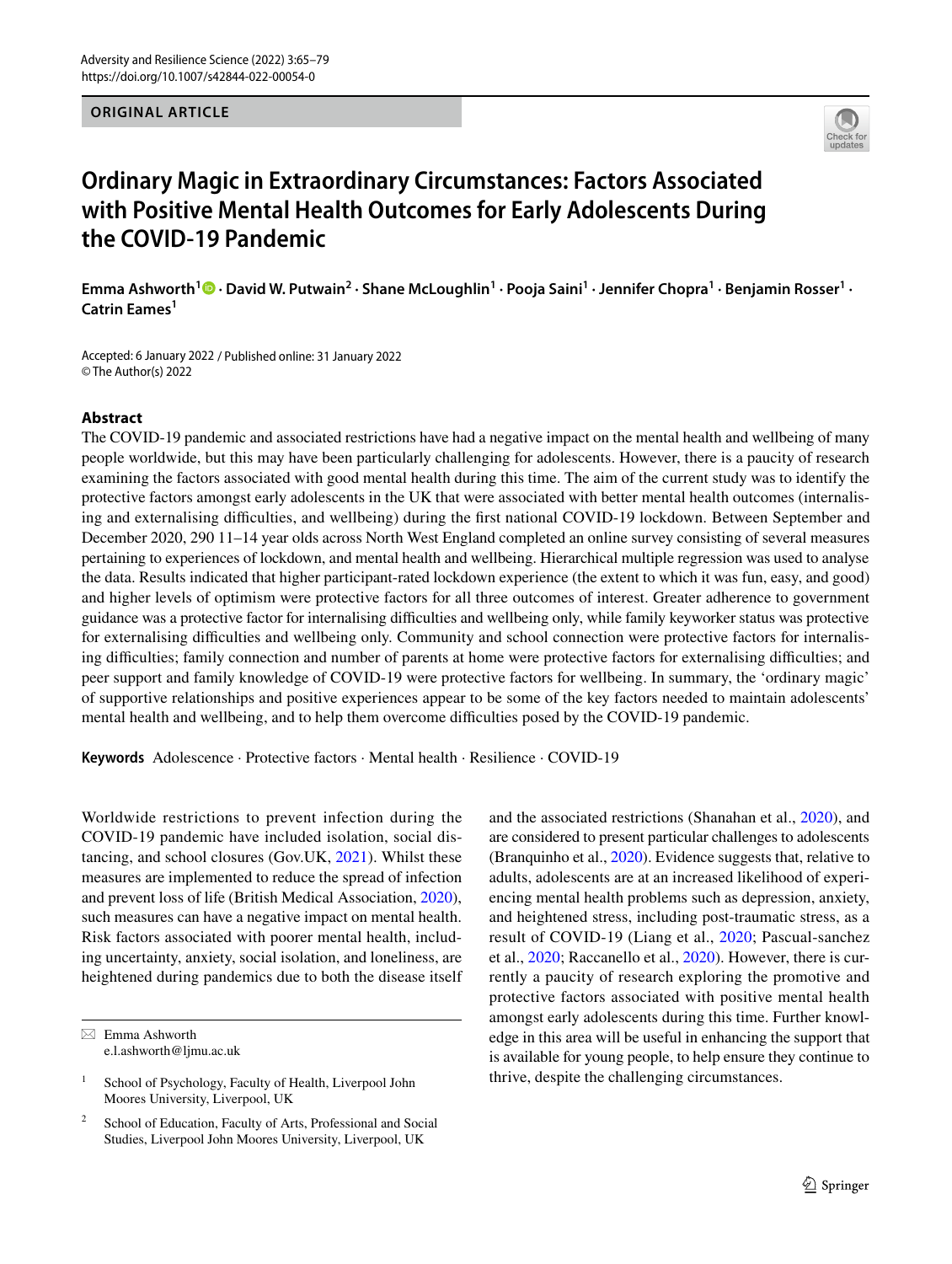# **Disruption During the COVID‑19 Pandemic**

Early adolescence (ages 11–14 years) is a key period of development, when young people grow in independence and begin to prioritise relationships with peers over family members (The Lancet Child & Adolescent Health, [2020](#page-13-3)). Peer relationships are associated with positive wellbeing and adjustment during adolescence (Žukauskiene, [2014](#page-14-0)), serving as important sources of social support and infuence, and helping to shape young people's behaviour, identity, and attitudes (Telzer et al., [2018\)](#page-13-4). In the UK, repeated school closures during national lockdowns (23rd March–4th July 2020 and 5th November 2020–8th March 2021), alongside community-wide governmental advice such as staying at home, reducing social contact, and closure of leisure and retail businesses, have likely resulted in reduced face-to-face contact with peers and changes to routines that are difficult to adjust to  $(Lee, 2020)$  $(Lee, 2020)$ . As such, adolescents' normative developmental experiences are likely to have been disrupted during this time. Whilst the long-term psychological effects of lockdown are unknown, evidence from previous pandemics indicates that loneliness during quarantines is associated with long-term depression and anxiety in adolescents (Sprang & Silman, [2013\)](#page-13-5).

UNESCO ([2020](#page-13-6)) has highlighted the interruption to learning as a key adverse consequence of the pandemic, with lockdown exacerbating existing disparities and health inequalities within the education system. Many young people rely on other school-based provision such as access to teaching facilities, free school meals, and pastoral/wellbeing or safeguarding teams; all of which were substantially reduced during lockdowns (Clemens et al., [2020](#page-12-3); The Lancet Child & Adolescent Health, [2020](#page-13-3)). School closures have meant that many young people with poor mental health or those experiencing other adversities (e.g., poor living conditions, family relations, or poverty) may have missed out on these vital amenities, resulting in detrimental consequences to the most vulnerable young people in our society. For those adolescents who identify with mental health needs, school routines are seen as important coping mechanisms (Lee, [2020\)](#page-12-2).

Early adolescence is a critical period for the onset of mental health difficulties, with 50% of lifetime conditions having their frst onset by the age of 14 years old (Kessler et al., [2005\)](#page-12-4). One in seven 11–16 year olds was found to have at least one mental health condition before the COVID-19 pandemic (Sadler et al., [2018\)](#page-13-7). Specifcally, internalising disorders (i.e., emotional or inward-facing difficulties such as anxiety and depression) were the most common type of disorder (9%), with girls at an increased risk of experiencing difficulties in this domain (10.9% vs.

7.1%). Conversely, externalising difficulties (i.e., behavioural or outward-facing difficulties such as conduct or hyperactivity disorders) were more common in boys (10.6% vs. 5.7%; NHS Digital, 2018). When combining these existing rates with the heightened adversity and disruption young people have faced during the COVID-19 pandemic, adolescents could be at an even greater risk of developing potentially long-term mental health difficulties.

# **Overcoming Adversity**

In acknowledging the heightened risk factors and negative impacts of the COVID-19 pandemic and associated restrictions, it is important to highlight the resilience process that some adolescents use to cope and thrive despite adversity (Dvorsky et al., [2020](#page-12-5); Wright et al., [2013](#page-13-8)). The concept of resilience focuses on strengths as well as deficits and can be understood in terms of both risks and protective/promotive factors (Luthar & Cicchetti, [2000\)](#page-12-6). This defnition stipulates that in order to demonstrate resilience, children must be flourishing despite exposure to adversity (Masten & Powell, [2003](#page-12-7)), and considers resilience to be a dynamic process that all children are capable of demonstrating if the right mechanisms are in place (Luthar & Cicchetti, [2000;](#page-12-6) Masten, [2001](#page-12-8)). The literature has historically centred on identifying individual characteristics predictive of resilience in children; coping skills, problem solving, self-efficacy, self-regulation, expressiveness, refectiveness, sense of competence, optimism, autonomy, cognitive skills, temperament, and communication skills have all been identifed (Alvord & Grados, [2005](#page-11-2); Bonanno & Mancini, [2008;](#page-11-3) Daniel & Wassell, [2002](#page-12-9); Masten, [2001\)](#page-12-8).

However, recent research in the resilience feld has indicated a shift in focus from the individual child to the child's interactions with their environment, and there is increased emphasis on the factors that facilitate the development of wellbeing under stress (Ungar, [2011b,](#page-13-9) [2012](#page-13-10)). Wellbeing is defned not simply as the absence of poor mental health, but also the presence of good mental health, whereby individuals with strong general wellbeing are feeling good and functioning well; in other words, they are fourishing (Ng Fat et al., [2017\)](#page-13-11). Resilience work is therefore moving away from the study of vulnerable children, to a focus on the socioecological factors that operate at multiple levels to promote good wellbeing; thus, family and community factors are also integral (Landau, [2010\)](#page-12-10). Furthermore, in keeping with Bronfenbrenner's ecological systems theory ([1977](#page-11-4)), it is thought that these levels interact with and impact one another (Masten, [2007\)](#page-12-11). Thus, Goldstein and Brooks ([2013\)](#page-12-12) advocate that resilience research should centre on the interaction between the child and their social environment. Ungar [\(2011a](#page-13-12)) further developed this by suggesting that resilience could be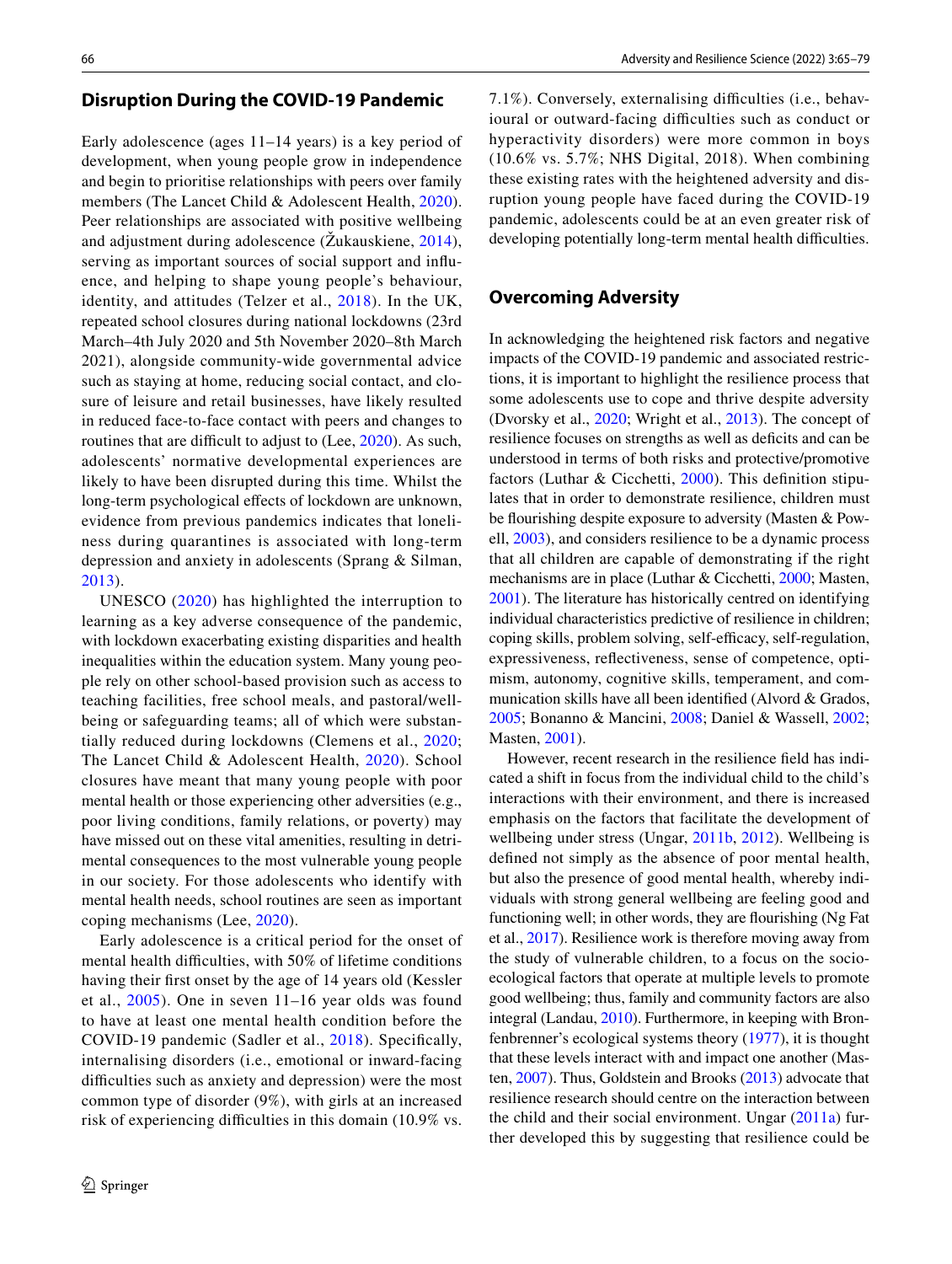understood as the child's ability to access the resources they need from the community, in order to establish and maintain their wellbeing in the face of risk or adversity. Masten [\(2001](#page-12-8)) posited that these resources, known as protective factors, come from 'everyday' elements of their environment, such as having trusted friendships and supportive family; in other words, Masten suggested protective factors to be 'ordinary magic' (Masten, [2001](#page-12-8)).

Whilst optimism is closely aligned with resilience, it is considered distinct — defned as a stable personality trait, with generalised positive outcome expectancies (Scheier & Carver, [1985](#page-13-13); Snyder et al., [1991](#page-13-14)), thought to be most relevant in situations with little scope for personal control (Alarcon et al., [2013](#page-11-5); Gallagher & Lopez, [2009\)](#page-12-13). Optimism has been found to be positively related to psychological wellbeing, and negatively related to depression and anxiety (Alarcon et al., [2013\)](#page-11-5); with higher levels of optimism associated with better subjective wellbeing in times of adversity (Carver et al., [2010\)](#page-12-14). Optimism has been positively associated with coping styles in light of stressful events, demonstrating fexibility of adopting problem-focused coping with controllable stressors and emotion-focused coping with uncontrollable stressors as the situation demands (Solberg Nes & Segerstrom, [2006](#page-13-15)).

Whilst many promotive and protective factors (individual, social, and environmental attributes that are associated with positive youth development; Fergus & Zimmerman, [2005\)](#page-12-15) have previously been established in the extant evidence base, there is limited research explicitly examining the protective factors during the COVID-19 pandemic and its associated restrictions, such as school closures. Given the change in social and familial circumstances for young people because of COVID-19-related restrictions, the resources typically drawn from in terms of resilience may also be limited. Dispositional optimism may therefore act as a protective factor when community factors are disrupted. There is also sparse research exploring the specifc COVID-19-related factors that may boost adolescents' wellbeing during the pandemic, such as family shielding (protecting family members defned on medical grounds as extremely clinically vulnerable to COVID-19) or keyworker status (people working within health and social care, education and childcare, public safety and national security, transport, utilities, and communication, food and other necessary goods, fnancial services, and key national and local government), and individuals' understanding of and level of worry regarding COVID-19.

# **Resilience During the COVID‑19 Pandemic**

Just as we need to understand which young people are at increased risk of mental health difficulties during this pandemic, it is also vital we understand the factors that help adolescents to thrive. Unifcation of evidence relating to both risk and protective factors provides a more holistic picture of what is happening in young people's lives (Wood & Tarrier, [2010\)](#page-13-16). Furthermore, an understanding of the efective protective factors associated with positive mental health and wellbeing can advance our understanding of how young people respond to crises and can help inform the services and resources offered (Dvorsky et al., [2020\)](#page-12-5).

Emerging evidence suggests that optimism is important for promoting resilience during the COVID-19 pandemic (Xie et al., [2020](#page-14-1)), with 12–18 year olds in China who report higher levels of optimism for the COVID-19 pandemic reporting lower levels of anxiety and depression symptoms (Zhou et al., [2020\)](#page-14-2). Furthermore, older adolescents aged 16–19 years in a qualitative study in the UK reported adopting a positive outlook (e.g., remaining hopeful and optimistic for the future) as an intentional coping strategy for promoting good wellbeing during the COVID-19 pandemic (Demkowicz et al., [2020](#page-12-16)), with similar themes regarding intentional coping strategies reported amongst 16–24 year olds in Portugal (Branquinho et al., [2020\)](#page-11-1). Repeated lockdown phases (that is, strict government-led restrictions of limited social contact, social movement not allowed between social households and school, leisure and non-essential business closures) indicate shifts in attitudes towards lockdown experiences, with 2438 13–25 year olds surveyed in January 2021 in the UK reporting having implemented and established coping mechanisms and routines they had learnt from two earlier periods of strict lockdown restrictions to support their mental health, and 79% believing their mental health will improve once restrictions are lifted (Young-Minds, [2020\)](#page-14-3). However, most of these protective factors are individual-level attributes, and so the social and environmental (and specifcally the pandemic-related) factors that are associated with better adolescent mental health outcomes are currently unknown.

# **The Current Study**

Whilst evidence continues to emerge for the effects of the COVID-19 pandemic and associated restrictions on the mental health and wellbeing of young people, most research has focused specifcally on the negative outcomes. Indeed, evidence so far suggests that the pandemic has put young people at increased risk of experiencing poor mental health (e.g., Loades et al., [2020](#page-12-17)). Thus, more research is needed regarding the protective factors that counteract this risk and are associated with good mental health outcomes in young people, and in particular, the protective factors related specifcally to the pandemic. Furthermore, most COVID-19-related research has investigated the impact on adults or older adolescents (16–19 years e.g., Demkowicz et al., [2020](#page-12-16);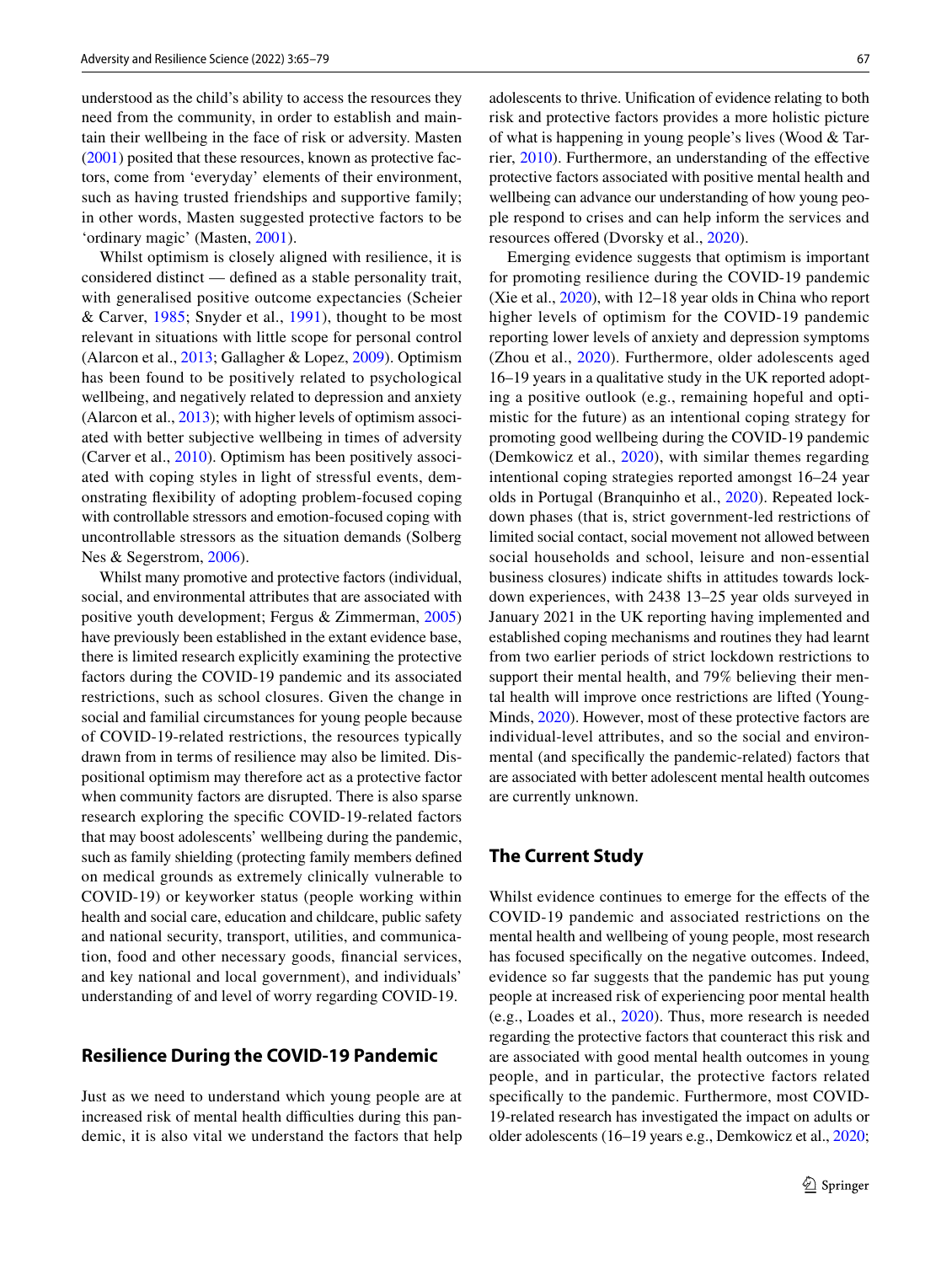Pascual-sanchez et al., [2020\)](#page-13-1); less evidence exists regarding the experiences of younger adolescents. This is particularly important given that they are at a critical stage in their development and a point of heightened vulnerability to mental health difficulties (Kessler et al., [2005](#page-12-4)).

Thus, this study aimed to examine not only the psychological protective factors, but also the social and environmental factors, that were associated with greater mental health outcomes during the frst lockdown in early adolescents in the UK. Specifcally, we aimed to identify the factors within the home, school, peers, and the community, as well as the factors related to the pandemic specifcally (e.g., adherence to guidelines, living with key workers) that were associated with better mental health outcomes, namely internalising difficulties (inward facing difficulties e.g., emotional problems), externalising difficulties (outward facing difficulties e.g., conduct problems), and general wellbeing, during this time.

# **Methods**

### **Participants and Recruitment**

Five secondary schools participated in the study, three were coeducational and two were single sex (one boys' school and one girls' school). The single sex schools were also academi-cally selective<sup>[1](#page-3-0)</sup>, and the girls' school was fee paying. Two hundred and ninety pupils in years 7–9 (the first 3 years of secondary education) participated, aged between 11 and 14 years ( $M = 11.95$ ;  $SD = 0.85$ ). Of the participants, 52.8% identifed as male and 45.2% as female, with the remaining 2% identifying as 'other' or indicating that they preferred not to say. Sixteen percent reported that they were in receipt of free school meals (FSM; a proxy for belonging to a lowincome household). Other demographic data is presented in Table [1](#page-3-1). The sample is broadly in line with the national average for pupils of this age in terms of proportion eligible for FSM (17.3%) and belonging to a Black or Minority Ethnic (BAME) group (32.3%) (Department for Education, [2021b](#page-12-18)).

An a priori sample size calculation, performed using the G\*Power software v. 3.1.9.2 (Faul et al., [2007](#page-12-19), [2009](#page-12-20)), showed a minimum sample of size of 208 participants would be required to detect a moderate effect size  $(f^2 = 0.15)$  at standard alpha ( $p < 0.05$ ) and power (0.95) values for 17 predictor variables. There were 12.8% of values missing in the data. In order to establish any systematic variation in patterns of missingness, an omnibus test for missing completely at random (MCAR) was conducted using Little's test. Little's

<span id="page-3-1"></span>**Table 1** Demographic data

| Demographic                 | $\%$ |
|-----------------------------|------|
| Gender                      |      |
| Male                        | 52.8 |
| Female                      | 45.2 |
| Other/prefer not to say     | 2.0  |
| Ethnicity                   |      |
| White                       | 76.9 |
| Asian/Asian British         | 8.8  |
| Mixed Ethnicity             | 7.5  |
| Chinese/Chinese British     | 2.0  |
| <b>Black/Black British</b>  | 1.0  |
| Another ethnic group        | 2.0  |
| Sexuality                   |      |
| Heterosexual                | 79.9 |
| LGBTQIA+                    | 9.5  |
| Prefer not to say           | 10.2 |
| Religion                    |      |
| Christianity                | 32.7 |
| Islam                       | 8.2  |
| Hinduism                    | 1.4  |
| Receiving free school meals | 16   |

test was not statistically significant,  $\chi^2$  (1266) = 1333.54, *p* = 0.09, indicating MCAR can be assumed. Accordingly, missing data were handled using an expectation-maximisation (EM) algorithm in the SPSS v.25 software. EM is preferred to listwise and pairwise deletion which can result in biased parameter estimates (Graham, [2012\)](#page-12-21).

### **Measures**

The survey consisted of three parts: Part 1 asked participants a series of questions relating to their demographic characteristics, Part 2 included questions about adolescents' experiences of lockdown, and Part 3 presented a series of measures pertaining to participants' mental health and wellbeing.

#### **Demographics**

Part 1 presented a series of questions regarding participants' age, gender identity, ethnic group, religion, sexuality, and FSM status. All questions were optional and ofered a 'prefer not to say' response.

# **Lockdown Factors**

Part 2 contained a series of questions designed for this study, asking about participants' experiences of COVID-19 and what their lockdown looked like. Questions asked about their home and who they were living with (e.g., *'who is looking* 

<span id="page-3-0"></span> $1$  Schools that offer places based on children's abilities, often requiring them to pass an entrance examination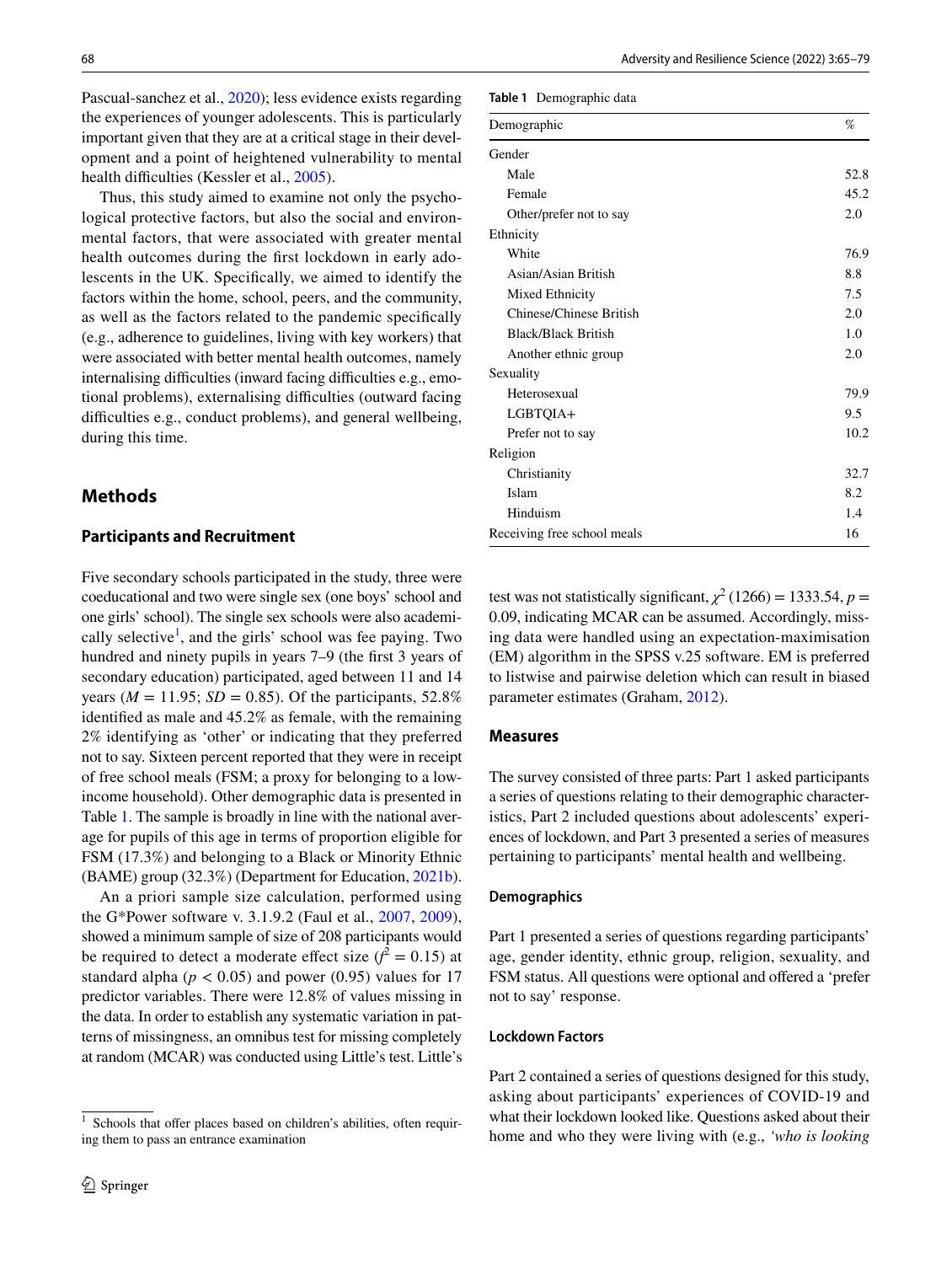*after you?'; 1 parent/2 parents/carers/grandparents/other family member/other*), including if any household members were shielding or were key workers (*yes/no/don't know/ prefer not to say*). There were also questions asking participants' to rate theirs and their family members' perceived knowledge level regarding COVID-19 (*1 = poor; 7 = good)*, and the extent to which they were following the guidance (*1 = not at all; 7 = completely*). Six items pertained to 'fear of COVID-19', asking participants to rate the extent to which they were worried about themselves or their family member becoming unwell with COVID-19 (e.g., '*if my friends and family were to develop COVID-19 they would sufer badly from it'; 1 = strongly disagree, 5 = strongly agree)*; the internal consistency was  $\alpha = 0.84$ . Participants were also asked about their experiences of lockdown. Participants were presented with three items relating to lockdown and were asked to rate their experiences of each on fve-point Likert scales (*very bad–very good; very hard–very easy; very boring–very fun*). Scores for these items were summed, to form an overarching 'lockdown experience' variable, with higher scores indicating a better lockdown experience (the internal consistency was  $\alpha = 0.80$ ).

# **Mental Health Difficulties**

Me and My Feelings (M&MF; Deighton et al., [2013](#page-12-22)) was used to measure mental health difficulties. M&MF is a brief, 16-item school-based self-report measure of child mental health, covering two broad domains: internalising difficulties (e.g., emotional problems) and externalising difculties (e.g., behavioural problems). Statements are provided (e.g., *I feel lonely; I lose my temper*), and young people are asked to rate the extent to which they feel each statement represents them on a three-point Likert scale (*never/sometimes/always*). The first 10 items comprise the internalising difficulties subscale, whilst the remaining six form the externalising difficulties subscale. Scores are summed for each subscale, with higher scores indicating higher levels of difficulties. Internal consistency in the context of the present data was  $\alpha s = 0.77$ –0.80. Psychometric properties are well reported, including previously established construct, convergent, and discriminant validity, and the measure has been validated for use with children aged 8 years and over (Deighton et al., [2013](#page-12-22); Patalay et al., [2014](#page-13-17)).

#### **Wellbeing**

The Short Warwick-Edinburgh Mental Wellbeing Scale (SWEMWBS; University of Warwick & University of Edinburgh, [2008](#page-13-18)) was utilised as a measure of mental wellbeing. SWEMWBS is a seven-item self-report measure, consisting of a series of positively-worded statements about thoughts and feelings (e.g., *I have been feeling relaxed*). Participants are asked to rate each statement on a fve-point Likert scale  $(1 = none of the time, 2 = rarely, 3 = some of the time, 4 = 1$ *often, and 5 = all of the time*) that best describes their experiences over the last two weeks. Scores are summed, with higher scores indicative of higher positive mental wellbeing. The SWEMWBS is recommended for use with secondary school pupils ((Evidence Based Practice Unit, [2018;](#page-12-23) Ng Fat et al., [2017\)](#page-13-11)) and has established convergent and construct validity (Ringdal et al., [2018\)](#page-13-19). Internal consistency for the current study was  $\alpha = 0.88$ .

#### **Resilience**

**Sources of Support** Four subscales from the Student Resilience Survey (SRS; Lereya et al., [2016](#page-12-24)) were used to measure participants' perceptions of factors at the individual-level, as well as those embedded in the environment. Specifcally, the family connection (four items), peer support (11 items), community connection (four items), and school connection (four items) subscales were used. Respondents are presented with a series of statements (e.g., *at school there is an adult who really cares about me*), and they are asked to rate the extent to which each statement fts them best on a fve-point Likert scale (*1 = never; 5 = always*). Scores are summed for each subscale, with higher scores indicating greater levels of support in each domain. Psychometric properties include criterion validity, and validated for use in children aged 11 years and over (Lereya et al., [2016](#page-12-24)). Internal consistency in the current study was  $\alpha = 0.80{\text -}0.93$ .

**Optimism** The revised Life Orientation Test (LOT-R; Herzberg et al., [2006\)](#page-12-25) was used as a measure of optimism. The LOT-R is a 10-item self-report measure designed to assess individual diferences in generalised optimism versus pessimism. Participants are presented with a series of statements (e.g., *in uncertain times, I usually expect the best*; *if something can go wrong for me, it will*), and are asked to rate the extent to which they agree on a fve-point Likert scale (*strongly disagree/disagree/neutral/agree/strongly agree*). Scores are summed, with higher values indicating higher levels of optimism. The LOT-R has successfully been utilised with secondary school aged children and has reported discriminant validity (Creed et al., [2002;](#page-12-26) Wong & Lim, [2009](#page-13-20)). In the current study, internal consistency was  $\alpha = 0.60 - 0.78$ .

# **Design and Procedure**

The current cross-sectional study utilised quantitative survey data collected as part of the Adolescents' Lockdown-Induced Coping Experiences (ALICE) study. The ALICE study was conducted in the North West of England with five secondary schools, between September and December 2020, following the first UK lockdown. Secondary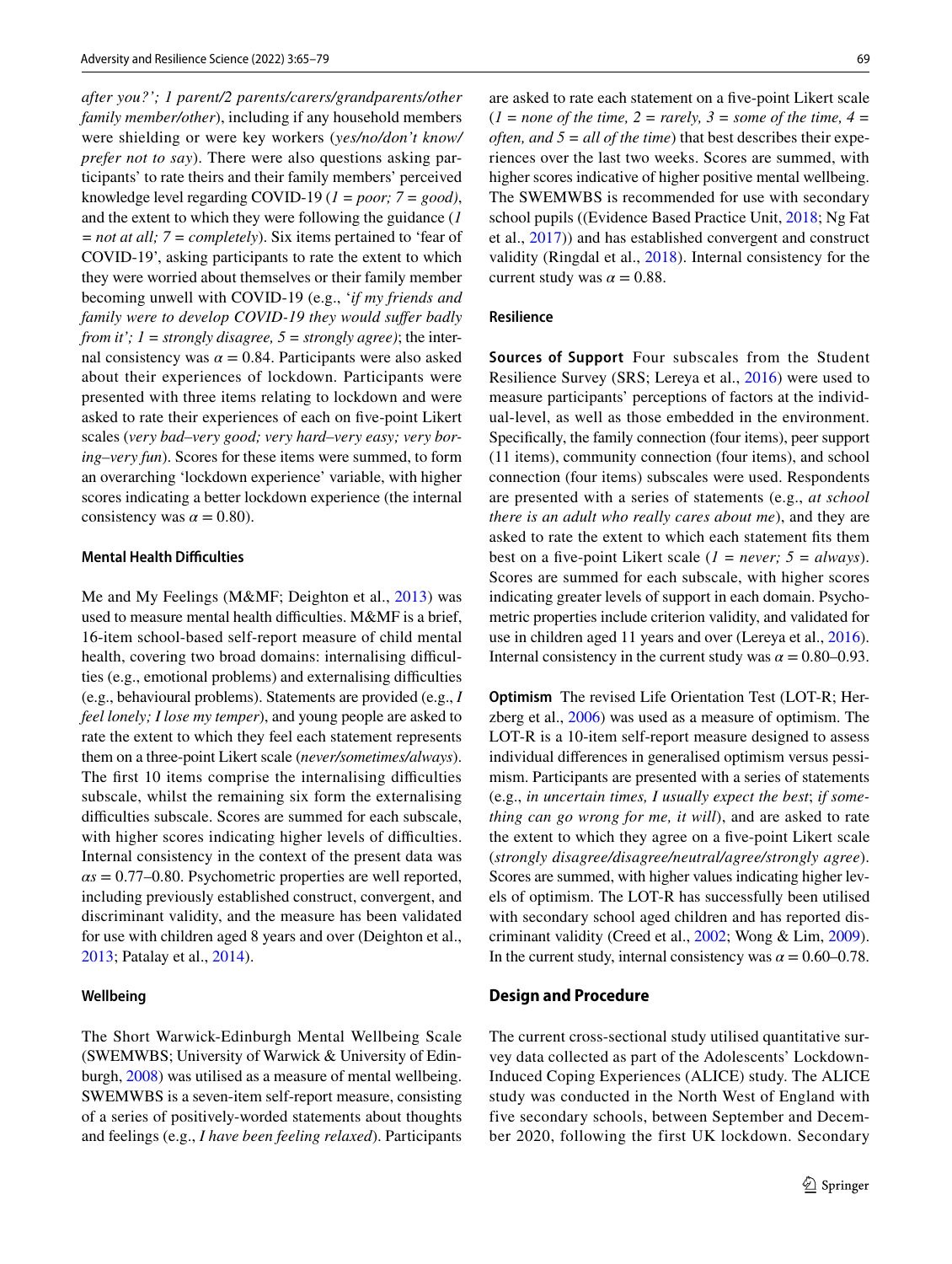#### <span id="page-5-0"></span>**Table 2** Descriptive statistics

|                                   | Mean | SD   | Observed ranges | <b>Skewness</b> | Kurtosis | <b>ICCs</b> |
|-----------------------------------|------|------|-----------------|-----------------|----------|-------------|
| PART <sub>2</sub>                 |      |      |                 |                 |          |             |
| Experience of lockdown            | 2.93 | 0.94 | $1 - 5$         | 0.08            | $-0.33$  | 0.02        |
| Fear of COVID-19                  | 3.75 | 1.36 | $1 - 7$         | 0.24            | $-0.59$  | 0.01        |
| Number of parents at home         | 1.85 | 0.36 | $1 - 2$         | $-1.98$         | 1.95     | 0.01        |
| Number of siblings at home        | 1.30 | 1.13 | $0 - 8$         | 2.28            | 9.84     | 0.05        |
| Personal knowledge of COVID-19    | 5.53 | 1.27 | $1 - 7$         | $-0.48$         | $-0.44$  | 0.01        |
| Family knowledge of COVID-19      | 6.17 | 1.00 | $1 - 7$         | $-1.08$         | 0.68     | 0.02        |
| Following government guidance     | 5.77 | 1.16 | $2 - 7$         | $-0.77$         | 0.01     | 0.01        |
| PART <sub>3</sub>                 |      |      |                 |                 |          |             |
| Resilience: family connection     | 4.55 | 0.59 | $1.25 - 5$      | $-2.07$         | 5.43     | 0.05        |
| Resilience: school connection     | 3.79 | 0.91 | $1 - 5$         | $-0.55$         | $-0.10$  | 0.03        |
| Resilience: community connection  | 4.15 | 1.05 | $1 - 5$         | $-1.02$         | 0.52     | 0.07        |
| Resilience: peer support          | 4.11 | 0.83 | $1.36 - 5$      | $-1.02$         | 0.52     | 0.01        |
| Resilience: optimism              | 3.30 | 0.57 | $1.6 - 4.9$     | $-0.21$         | 0.36     | 0.02        |
| <b>OUTCOMES</b>                   |      |      |                 |                 |          |             |
| Internalising difficulties        | 1.69 | 0.42 | $1 - 2.8$       | 0.42            | 2.33     | 0.01        |
| <b>Externalising difficulties</b> | 1.49 | 0.40 | $1 - 2.83$      | 0.92            | 0.82     | < 0.01      |
| Wellbeing                         | 3.49 | 0.72 | $1.14 - 5$      | $-0.38$         | 0.29     | < 0.01      |

schools were recruited to participate via social media, and through existing networks and connections. Schools sent information sheets to the parents/carers of all pupils in years 7–9, along with a link to an online survey, consisting of a suite of measures exploring young people's mental health and wellbeing during the COVID-19 pandemic, and their experiences of lockdown. If the parents/carers consented to their child taking part, they were asked to provide them with the survey link. Informed assent was sought from the young people, who were asked to tick a box at the beginning of the survey if they consented to taking part. The ALICE study received ethical approval from the institutional Research Ethics Committee (Ref: 20/NSP/037).

#### **Analytic Strategy**

Hierarchical multiple regression analyses were conducted to establish how much variance in the three outcome variables of interest (internalising difficulties, externalising difficulties, and wellbeing) could be accounted for by the predictor variables (lockdown factors and resilience factors), after controlling for demographic characteristics (school, gender, age, and FSM status). For each of the three models, demographic variables were added in step 1 in order to control for their effects, lockdown factors added in step 2 to establish the unique variance explained by predictors relating specifically to the COVID-19 pandemic, and finally resilience factors added in step 3.

# **Results**

### **Descriptive Statistics**

Descriptive statistics are presented in Table [2.](#page-5-0) Participants generally rated themselves as having high levels of support from home, school, the community, and their peers, with support from home rated highest. Levels of wellbeing were in line with population norms for SWEMWBS (Ng Fat et al., [2017\)](#page-13-11). Mean scores for optimism, internalising difficulties, and externalising difficulties fell around the mid-way point for all three variables (3.3/5, 1.7/3, 1.5/3 respectively). The intra-class correlations (ICCs) represent the proportion of variance attributable to the school that participants were recruited from. These were small  $(ICCs < 0.05)$  with the exception of the number of siblings and home, family connection, and community connection. As the number of upper-level units (i.e., schools) was too small to warrant a multi-level model, we accounted for this variance by including school as a covariate, along with demographic variables, in the frst step of the regression model.

# **Bivariate Correlations**

Bivariate correlations are presented in Table [3](#page-6-0). Levels of optimism had the strongest relationship with all three outcome variables. Regarding lockdown-related factors, the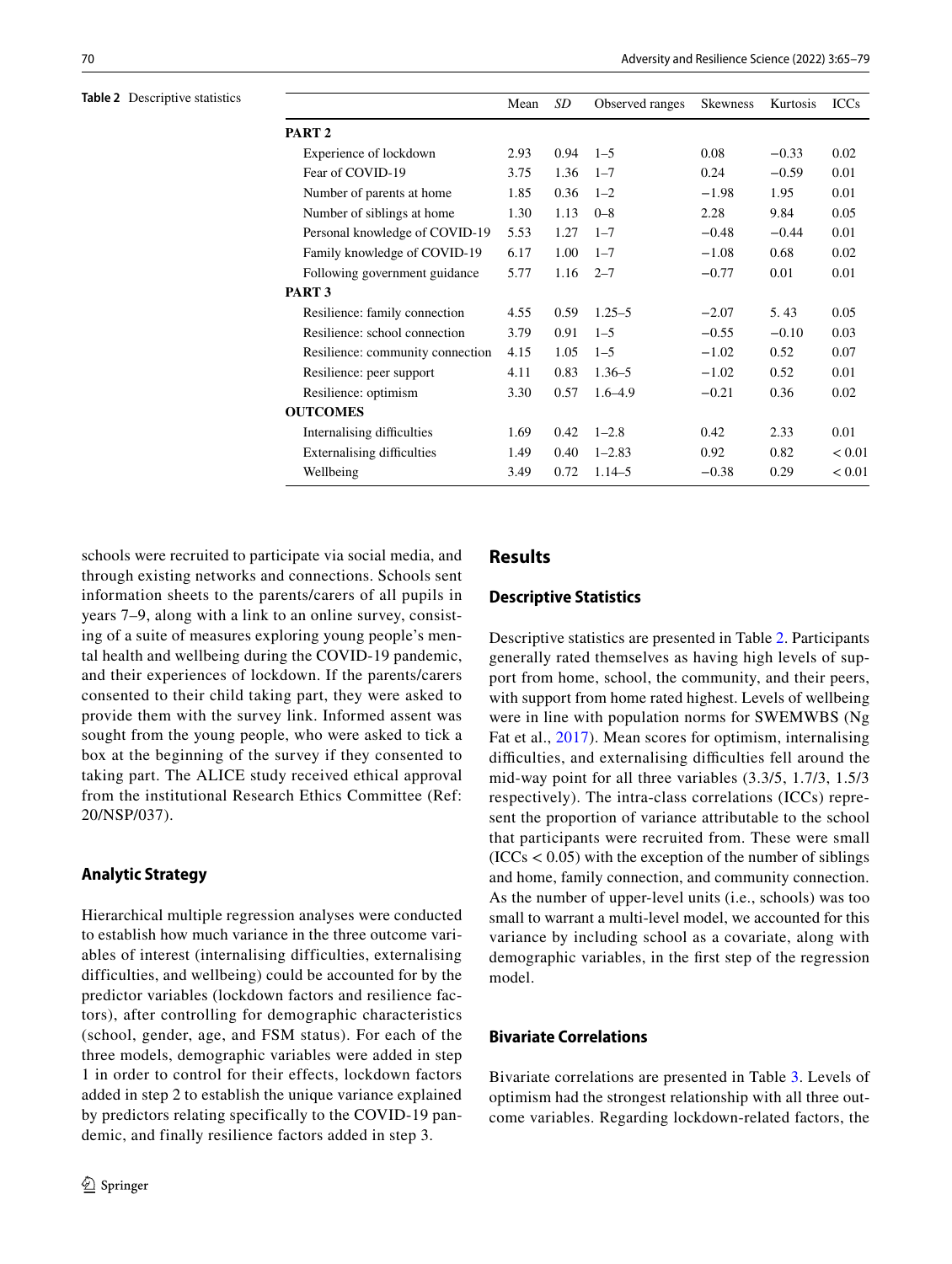|                                                 | 1. 2. 3. 4. |                         |          |           |          |            |           | $\Xi$      |                                     | $\vec{c}$           | 13.                                                         | $\vec{A}$                                                                   | 15.                                                           | $\overline{16}$ .                        |            |
|-------------------------------------------------|-------------|-------------------------|----------|-----------|----------|------------|-----------|------------|-------------------------------------|---------------------|-------------------------------------------------------------|-----------------------------------------------------------------------------|---------------------------------------------------------------|------------------------------------------|------------|
| 1. Experience                                   |             | $-0.11$ 0.06 0.06 0.01  |          | $-0.12$   | $-0.03$  | 0.07       | $0.17***$ | $0.23**$   | 0.08                                | $\Xi$               | $0.13*$                                                     | $0.28**$                                                                    | $-0.46**$                                                     | $-0.34**$                                | $0.37**$   |
| 2. Fear                                         |             | $0.07$ $0.13*$ $-0.14*$ |          | $0.22***$ | $-0.03$  | $-0.04$    | $-0.10$   | $-0.13*$   | 0.01                                | $-0.06$             | $-0.13*$                                                    | $-0.22**$                                                                   |                                                               | $0.16***$                                | $-0.10$    |
| 3. N Parents                                    |             | $0.14* 0.01$            |          | $-0.03$   | $-0.04$  | 0.01       | $-0.04$   | 0.02       | 0.06                                | 0.01                | 0.02                                                        | 11                                                                          |                                                               |                                          | 0.05       |
| 4. N Siblings                                   |             |                         | $-0.12*$ | 0.08      | $-0.15*$ | $-0.29***$ |           | $-0.25***$ | $-0.13*$                            | $-0.13*$            | $-0.19**$                                                   | $-0.04$                                                                     | $\begin{array}{c} 0.23** \ -0.09 \ 0.08 \ -0.12* \end{array}$ | $-0.11$<br>$0.13*$<br>$-0.15*$<br>$0.10$ | $-0.12**$  |
| 5. Keyworker                                    |             |                         |          | $-0.04$   | 0.06     | 0.11       | 0.11      | 0.07       | 0.11                                | $-0.04$<br>$-0.002$ | 0.08                                                        |                                                                             |                                                               |                                          | $0.20**$   |
| 6. Shielding                                    |             |                         |          |           | 0.07     | $0.18**$   | 0.02      | 0.73       | 0.03                                |                     | 0.01                                                        |                                                                             | 10(                                                           |                                          | $-0.03$    |
| 7. Personal knowledge                           |             |                         |          |           |          | $0.63***$  | $0.29***$ | $0.29**$   | $0.24***$<br>$0.22***$<br>$0.24***$ | 0.11                |                                                             |                                                                             | $-0.14*$<br>$-0.19***$<br>$-0.32***$<br>$-0.49***$            |                                          | $0.23***$  |
| 8. Family knowledge                             |             |                         |          |           |          |            | $0.26***$ | $0.37***$  |                                     | $0.15*$             |                                                             |                                                                             |                                                               | $-0.18***$<br>$-0.17***$<br>$-0.26***$   | $0.31***$  |
| 9. Guidance                                     |             |                         |          |           |          |            |           | $0.38**$   |                                     | $0.19**$            |                                                             |                                                                             |                                                               |                                          | $0.35***$  |
| 10. Home support                                |             |                         |          |           |          |            |           |            | $0.43***$                           | $0.60^{**}$         | $0.19***$<br>$0.25***$<br>$0.22***$<br>$0.54**$<br>$0.51**$ | 0.11<br>$-0.06$<br>0.21 ***<br>0.24 ***<br>0.52 ***<br>0.52 ***<br>0.38 *** |                                                               | $-0.43**$                                | $0.55***$  |
| 11. School support                              |             |                         |          |           |          |            |           |            |                                     | $0.46***$           |                                                             |                                                                             | $-0.35***$                                                    | $-0.28**$                                | $0.41***$  |
| 12. Community support                           |             |                         |          |           |          |            |           |            |                                     |                     | $0.49***$                                                   |                                                                             | $-0.39**$                                                     | $-0.28**$                                | $0.42***$  |
| 13. Peer support                                |             |                         |          |           |          |            |           |            |                                     |                     |                                                             | $0.49***$                                                                   | $-0.44**$                                                     | $-0.28**$                                | $0.58**$   |
| 14. Optimism                                    |             |                         |          |           |          |            |           |            |                                     |                     |                                                             |                                                                             | $-0.68***$                                                    | $-0.43**$                                | $0.72***$  |
| 15. Internalising                               |             |                         |          |           |          |            |           |            |                                     |                     |                                                             |                                                                             |                                                               | $0.49***$                                | $-0.71**$  |
| 16. Externalising                               |             |                         |          |           |          |            |           |            |                                     |                     |                                                             |                                                                             |                                                               |                                          | $-0.50***$ |
| 17. Wellbeing                                   |             |                         |          |           |          |            |           |            |                                     |                     |                                                             |                                                                             |                                                               |                                          |            |
| $*_{p}$ < 0.05. $*_{p}$ < 0.01. $*_{*}$ < 0.001 |             |                         |          |           |          |            |           |            |                                     |                     |                                                             |                                                                             |                                                               |                                          |            |

<span id="page-6-0"></span>Table 3 Bivariate correlations **Table 3** Bivariate correlations

\**p* < 0.05. \*\**p* < 0.01. \*\*\**p* < 0.001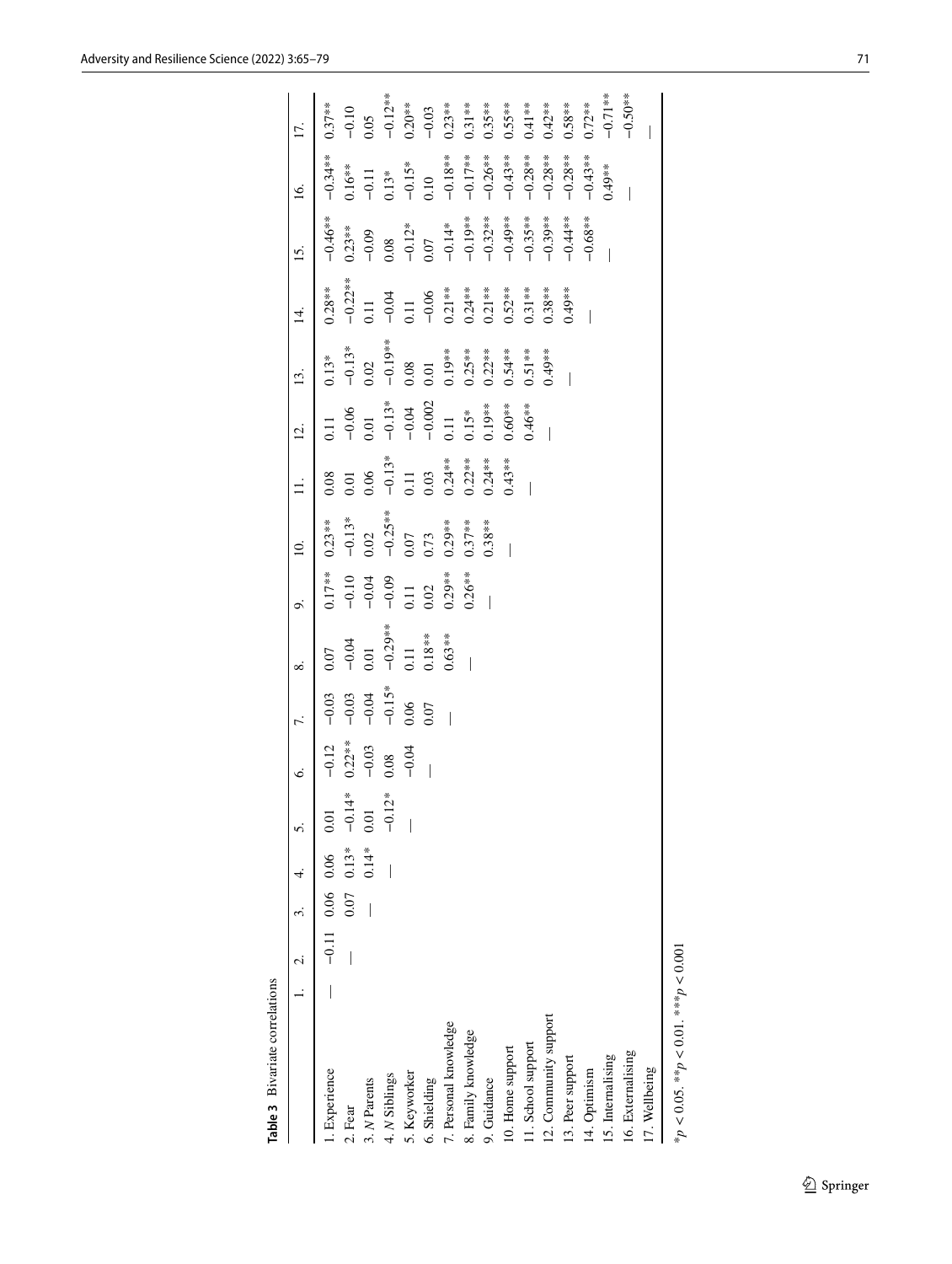<span id="page-7-0"></span>**Table 4** Hierarchical multiple regression models (step 3)

|                                |              | Internalising difficulties |          |              | Externalising difficulties problems Wellbeing |          |              |            |          |
|--------------------------------|--------------|----------------------------|----------|--------------|-----------------------------------------------|----------|--------------|------------|----------|
|                                | $\Delta R^2$ | $\beta$                    | sr       | $\Delta R^2$ | $\beta$                                       | sr       | $\Delta R^2$ | $\beta$    | sr       |
| Step 1: Demographics           | $0.043**$    |                            |          | $0.028*$     |                                               |          | $0.052**$    |            |          |
| School                         |              | $-0.025$                   | $-0.037$ |              | 0.024                                         | 0.027    |              | 0.017      | 0.028    |
| Gender                         |              | 0.047                      | 0.071    |              | 0.038                                         | 0.045    |              | $-0.033$   | $-0.057$ |
| Age                            |              | 0.010                      | 0.015    |              | 0.019                                         | 0.037    |              | $-0.005$   | $-0.008$ |
| <b>FSM</b>                     |              | 0.018                      | 0.026    |              | 0.017                                         | 0.022    |              | $-0.049$   | $-0.079$ |
| Step 2: Lockdown factors       | $0.292***$   |                            |          | $0.207***$   |                                               |          | $0.264***$   |            |          |
| Experience of lockdown         |              | $-0.260***$                | $-0.345$ |              | $-0.227***$                                   | $-0.241$ |              | $0.166***$ | 0.252    |
| Fear of COVID-19               |              | 0.060                      | 0.087    |              | 0.026                                         | 0.029    |              | $0.103**$  | 0.165    |
| Number of parents at home      |              | $-0.025$                   | $-0.038$ |              | $-0.087*$                                     | $-0.102$ |              | $-0.016$   | $-0.027$ |
| Number of siblings at home     |              | 0.023                      | 0.033    |              | 0.076                                         | 0.084    |              | $-0.019$   | $-0.030$ |
| Personal knowledge of COVID-19 |              | 0.038                      | 0.044    |              | $-0.097$                                      | $-0.087$ |              | $-0.033$   | $-0.043$ |
| Family knowledge of COVID-19   |              | 0.013                      | 0.015    |              | 0.079                                         | 0.069    |              | $0.081*$   | 0.101    |
| Following government guidance  |              | $-0.122**$                 | $-0.168$ |              | $-0.060$                                      | $-0.065$ |              | $0.122***$ | 0.185    |
| Family member shielding        |              | 0.005                      | 0.007    |              | 0.041                                         | 0.046    |              | $-0.027$   | $-0.044$ |
| Family member keyworker        |              | $-0.024$                   | $-0.036$ |              | $-0.079*$                                     | $-0.091$ |              | $0.096**$  | 0.157    |
| Step 3: Resilience factors     | $0.263***$   |                            |          | $0.094***$   |                                               |          | $0.356***$   |            |          |
| Family connection              |              | $-0.024$                   | $-0.024$ |              | $-0.196**$                                    | $-0.150$ |              | 0.016      | 0.018    |
| School connection              |              | $-0.085*$                  | $-0.098$ |              | $-0.098$                                      | $-0.021$ |              | 0.055      | 0.071    |
| Community connection           |              | $-0.078*$                  | $-0.097$ |              | $-0.024$                                      | $-0.086$ |              | 0.039      | 0.054    |
| Peer support                   |              | $-0.051$                   | $-0.058$ |              | 0.055                                         | $-0.049$ |              | $0.213***$ | 0.262    |
| Optimism                       |              | $-0.475***$                | $-0.493$ |              | $-0.200**$                                    | $-0.181$ |              | $0.500***$ | 0.550    |
| Total R                        | 0.598        |                            |          | 0.329        |                                               |          | 0.672        |            |          |

*Note*. Standardised regression coefficients reported from Step 3 of the model. \**p* < 0.05. \*\**p* < 0.01. \*\*\**p* < 0.001

majority were associated with levels of internalising difficulties, externalising difficulties, and wellbeing. Number of parents at home and having a family member shielding at home, as well as the number of siblings at home, were associated with internalising difficulties only, and fear of COVID-19 with wellbeing only. Family connection was the resilience factor most strongly associated with lower levels of internalising and externalising difficulties, whilst peer support was the resilience factor most strongly associated with higher levels of wellbeing.

### **Hierarchical Regression Analyses**

#### **Internalising Difficulties**

For Model 1 (internalising difficulties) a significant model was identifed in step 3 (Table [4](#page-7-0)), *F* (18,271) = 22.37, *p*  $<$  0.001. The  $R^2$  indicates the predictors in the model accounted for approximately 60% of the variance in internalising difficulties, indicative of a large effect size (Cohen, [1992](#page-12-27)). After controlling for demographic factors, two lockdown factors emerged as signifcant predictors, lockdown experience and the extent to which participants followed government guidance, with more positively rated lockdown

experiences ( $\beta = -0.26$ ,  $p < 0.001$ ) and higher levels of adherence to guidance ( $\beta = -0.12$ ,  $p = 0.002$ ) associated with lower levels of internalising difficulties. Lockdown experience was a stronger predictor of internalising difficulties than guidance adherence. Optimism emerged the largest predictor in step 3, with higher levels of optimism associated with lower levels of internalising difficulties ( $\beta = -0.48$ ,  $p <$ 0.001). In addition, higher levels of community ( $\beta = -0.09$ , *p* = 0.04) and school ( $\beta$  = −0.08, *p* = 0.04) connection were associated with fewer internalising difficulties.

### **Externalising Difficulties**

For Model 2 (externalising difficulties), a significant model was identifed in step 3, *F* (18,271) = 7.39, *p* < 0.001. The  $R^2$  indicates the predictors in the model accounted for approximately 33% of the variance in externalising difficulties, indicative of a large efect size. After controlling for demographic factors, three lockdown factors signifcantly predicted externalising difficulties. A more positively rated lockdown experience ( $\beta$  = −0.23,  $p$  < 0.001), having a higher number of parents at home ( $\beta$  = −0.09, *p* < .05), and having a family member who was a keyworker ( $\beta = -0.08$ ,  $p = 0.04$ ) were associated with lower levels of externalising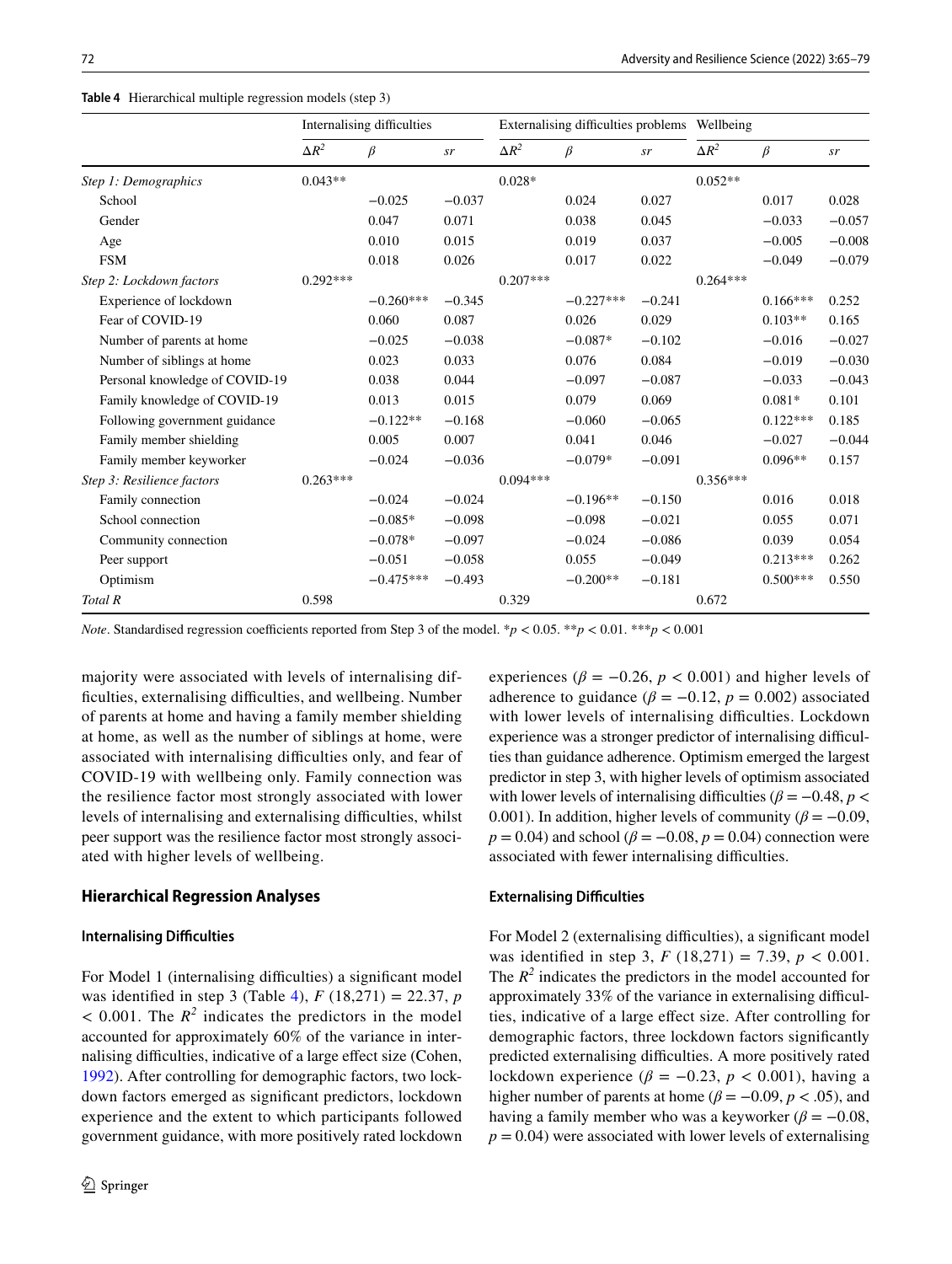difficulties. Furthermore, two resilience factors, family connection and optimism, were also signifcant predictors, with higher levels of family connection ( $\beta = -0.20$ ,  $p = 0.004$ ) and optimism ( $\beta = -0.20$ ,  $p = 0.001$ ) associated with lower levels of externalising difficulties.

# **Wellbeing**

For Model 3 (wellbeing), a signifcant model emerged in step 3,  $F(18,289) = 30.85$ ,  $p < .0001$ . The  $R^2$  indicates the predictors in the model accounted for 67% of the variance in wellbeing, indicative of a large efect size. After controlling for demographic factors, fve lockdown factors emerged as signifcant predictors: lockdown experience, fear of COVID-19, family knowledge of COVID-10, having a family member who was a keyworker, and the extent to which guidance was followed. A more positively rated lockdown experience ( $\beta = 0.17$ ,  $p < 0.001$ ), higher levels of concern about COVID-19 ( $\beta = 0.10$ ,  $p = 0.002$  $p = 0.002$ )<sup>2</sup>, higher family knowledge of COVID-19 ( $\beta$  = 0.08,  $p$  = 0.03), a family member who was a keyworker ( $\beta$  = 0.10,  $p$  = 0.003), and higher levels of adherence to the government guidance ( $\beta$  = 0.12,  $p = 0.002$ ), were associated with higher levels of wellbeing. Two resilience factors, peer support and optimism, emerged as signifcant predictors in step 3, with higher peer support ( $\beta$  = 0.21,  $p$  < 0.001) and optimism ( $\beta$  = 0.50,  $p$  < 0.001) associated with higher levels of wellbeing. Optimism was a stronger predictor of wellbeing than peer support.

# **Discussion**

The present study aimed to identify the individual, social, environmental, and COVID-19 specifc protective factors associated with better mental health outcomes (namely internalising and externalising difficulties, and wellbeing) for 11–14 year olds following the frst UK lockdown. Results indicated that higher participant-rated lockdown experience (perceptions of the extent to which it was fun, easy, and good) and higher levels of optimism were protective factors for all three outcomes of interest. Greater adherence to government guidance was a protective factor for internalising difficulties and general wellbeing. Higher levels of community and school connection were also protective factors for internalising difficulties only. Stronger family connection and number of parents at home were protective factors for externalising difficulties only. Having a family member who was a key worker was a protective factor for externalising difficulties and general wellbeing. Finally, stronger peer support and greater family-level knowledge of COVID-19 were protective factors for general wellbeing only.

It is particularly noteworthy that despite the signifcant impact COVID-19 has had on the daily lives of adolescents, mean scores for lockdown experience ratings were approximately three out of fve, indicating that, generally, adolescents in this study did not fnd it to be a completely negative experience, a potentially reassuring sign. Indeed, research conducted during the COVID-19 pandemic suggests that on average there has been wide-spread resilience in response to the pandemic (Mental Health Foundation, [2020\)](#page-13-21). However, it is important to bear in mind that this score is the average, and some young people in this study reported a very challenging lockdown. Given that lockdown experience was a protective factor across all three aspects of mental health and wellbeing, this is particularly concerning. Thus, it is vital that, moving forward, young people who experienced a difficult lockdown are identified and receive appropriate intervention and support (Ungar, [2011a](#page-13-12)). Furthermore, should any further lockdowns be required, it will be of upmost importance that these adolescents are appropriately supported, and their lockdown experience improved as far as possible.

Schools are typically considered to be a valuable location for the early identifcation of children experiencing mental health difficulties and the implementation of mental health interventions (e.g., promoting mental health literacy, social and emotional wellbeing, coping skills; Caan et al., [2015](#page-11-6); Vostanis et al., [2013](#page-13-22)). It is now recognised that all schools have a responsibility for supporting the mental health of their pupils, particularly following the recent Government Green Paper recommending that all English schools appoint a designated mental health lead (Department of Health & Department for Education, [2017](#page-12-28)). However, prioritising mental health conficts with more recent governmental concerns regarding pupils' academic progress, which places schools under considerable pressure to ensure their pupils 'catch up' following the school closures (e.g., Department for Education, [2021a](#page-12-29)). Thus, schools may fnd themselves in a position where they are in a conundrum regarding whether to reach targets for academic progress or prioritise ensuring the mental wellbeing of their pupils. Nevertheless, given the importance of peer support to adolescents' general wellbeing identifed in the present study (and in previous research e.g., Žukauskiene, [2014\)](#page-14-0), it appears that, particularly for those who have had a difficult lockdown, allowing time in

<span id="page-8-0"></span><sup>&</sup>lt;sup>2</sup> It is notable that the bivariate correlation was negative  $(r = -0.10;$ Table [3](#page-6-0)), and the regression coefficient from Step 2 of the hierarchical regression ( $\beta$  = 0.02) was not statistically significant, indicating a likely case of statistical suppression. To identify the cause, variables were taken out of the Step 3 model one at a time. Fear about COVID-19 became a stronger, and statistically signifcant, positive predictor of wellbeing only when Optimism was included at Step 3. Accordingly we attach no interpretive signifcance to fear of COVID-19 as a predictor of wellbeing.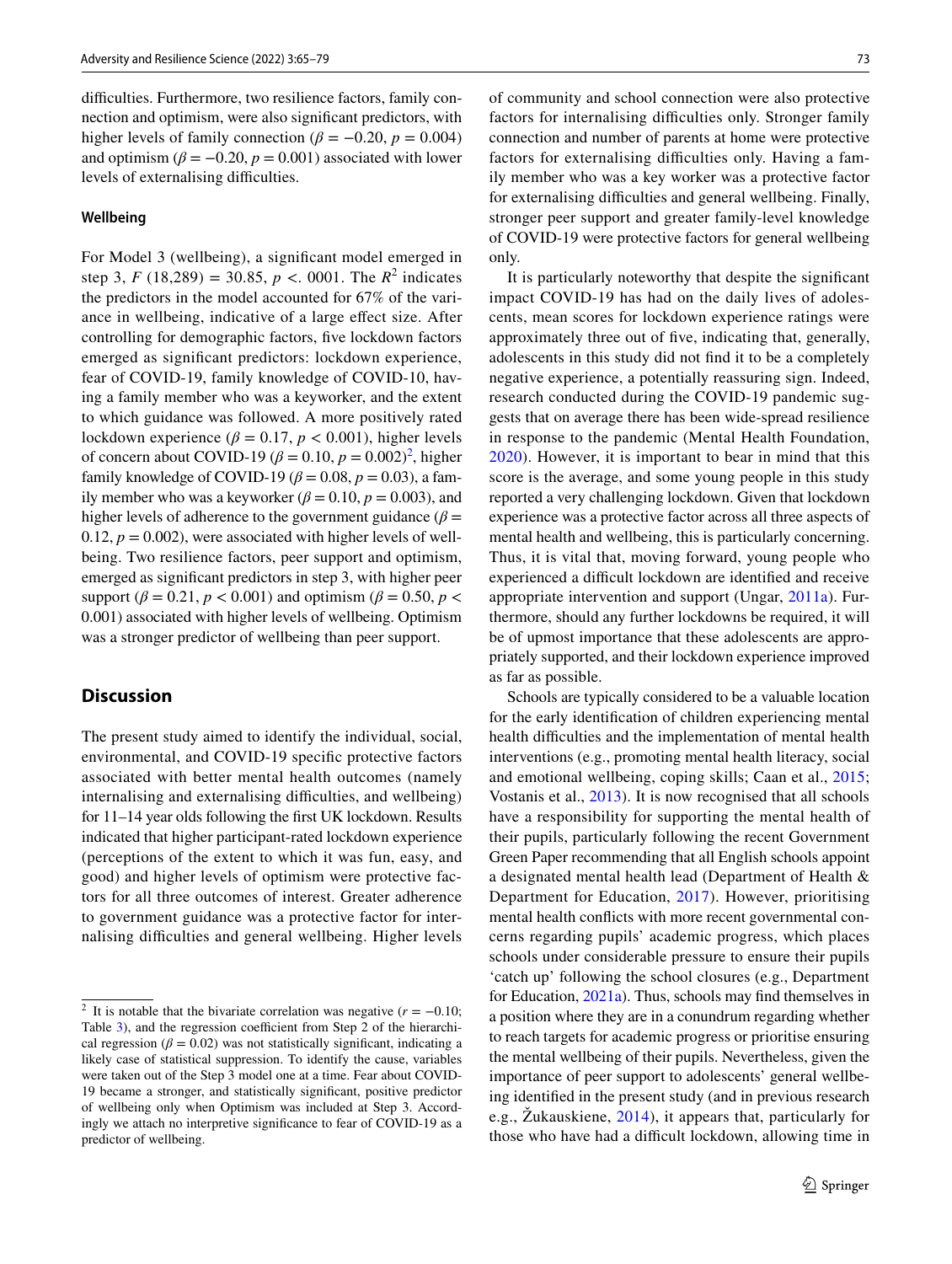school for adolescents to socialise with their friends and build relationships may be invaluable in counteracting the negative experiences of lockdown. In case any further lockdowns occur, it will also be vital that, as far as possible, schools help to ensure their pupils' experiences of learning in lockdown are positive; for instance, through the provision of pastoral support and frequent contact with teachers. Qualitative research highlights the importance of teachers, with adolescents emphasising the value of having access to teachers for their learning and wellbeing during school closures (Ashworth et al., [2021\)](#page-11-7).

More broadly, government policy must prioritise the provision of efective support and resources for young people who are experiencing, or who have previously experienced, difficult lockdowns. This may be in the form of strategies that can directly improve a young person's lockdown (e.g., providing support to families experiencing poverty, or technology for adolescents to access schoolwork), or the availability of resources and support services (e.g., adolescent mental health services) that can help to mitigate the longerterm impact of any negative experiences. Findings from the Mental Health Foundation's [\(2020\)](#page-13-21) research echo this need, calling on the government to speed up the roll out of evidence-informed psychotherapeutic digital mental health interventions, implement trauma-informed therapies, and provide safe places for social connection and interaction in the community.

Regarding optimism, greater levels of optimism were associated with greater wellbeing, and less internalising and externalising difficulties. These findings highlight optimism as a personality trait which is associated with resilience and wellbeing, often in the face of a lack of personal control, where dispositional optimism is considered a stress buffer on mental health in adolescents (Lai, [2009\)](#page-12-30). The COVID-19 pandemic, and in particular the frst lockdown phase considered in the current study, presented a time of uncertainty, and results suggest that those adolescents who have a more optimistic stance are more likely to experience fewer psychological difficulties and greater wellbeing, thus potentially mitigating the psychological impact of COVID-19 (Muñoz-Fernández & Rodríguez-Meirinhos, [2021](#page-13-23)). This is consistent with findings that suggest optimism mediates the relationship between stress related to COVID-19 and psychological difficulties (Arslan et al., [2020](#page-11-8); Arslan & Yıldırım, [2021](#page-11-9)). Whilst in this study dispositional optimism is explored, learned optimism can also be applied as a useful intervention in enhancing wellbeing and a movement towards fourishing for the individual (Seligman, [2006](#page-13-24)).

Another noteworthy fnding from the present study is the importance of relationships; specifcally, the association between strong family connection and lower levels of externalising difficulties, and strong peer support and improved wellbeing. This finding is consistent with qualitative research with older adolescents that suggests family disputes and tension could be a source of difficulty during lockdowns, whereas keeping in touch with peers was considered ben-eficial (Demkowicz et al., [2020\)](#page-12-16). The association between family relationships and adolescents' mental health is perhaps unsurprising given that the vast majority of participants were likely solely with their family for prolonged periods during lockdown, and the existing evidence highlighting the important role of family relationships. For instance, even in the absence of risk, well-structured home environments and warm relationships within the family are important for positive development (Lereya et al., [2016\)](#page-12-24), but having a supportive family has been found to be particularly valuable for children trying to cope with stressful experiences (Bai & Repetti,  $2015$ ; Masten & Shaffer,  $2006$ ), as is the case at present for many young people.

However, the relationship between stronger family connection and lower levels of externalising difficulties specifcally is interesting. Previous research has found stronger associations between family functioning and children's externalising difficulties than internalising difficulties (Sikora et al., [2013\)](#page-13-25), although it tends to be adolescents with higher levels of externalising difficulties who later experience worse family functioning, not vice versa (Mastrotheodoros et al., [2020](#page-12-32)). Unfortunately, due to the cross-sectional nature of the current study, we cannot identify the direction of the relationship found. Furthermore, previous studies have focused on family functioning; less research has looked at family *connection*, and so the direction of the relationship remains unclear.

Nevertheless, the fndings from the current study, combined with existing evidence, still highlight the importance of fostering good relationships with family members, in order to efectively promote adolescents' mental health during the pandemic. Various strategies exist, such as family support programs which aim to improve parent wellbeing and parenting, and in turn improve adolescent mental and behavioural health (Laird & Kuhn,  $2014$ ), or the provision of family support workers (FSWs) for those identifed as at-risk. FSWs can help to strengthen parents' and children's social supports and coping skills through the provision of a range of behavioural and parent-training interventions, in order to prevent the escalation of more severe difficulties (Window et al., [2004\)](#page-13-26). Alternatively, parenting classes may provide a less resource-intensive and more readily available option that can be implemented in the community, whilst still strengthening family connections (Brotman et al., [2011](#page-11-11)).

Outside of the family, peer support was associated with higher levels of general wellbeing. Early adolescence is a crucial period of social development; young people spend more time building relationships outside of the family, and peers become increasingly important in terms of identity formation, fostering independence, and the development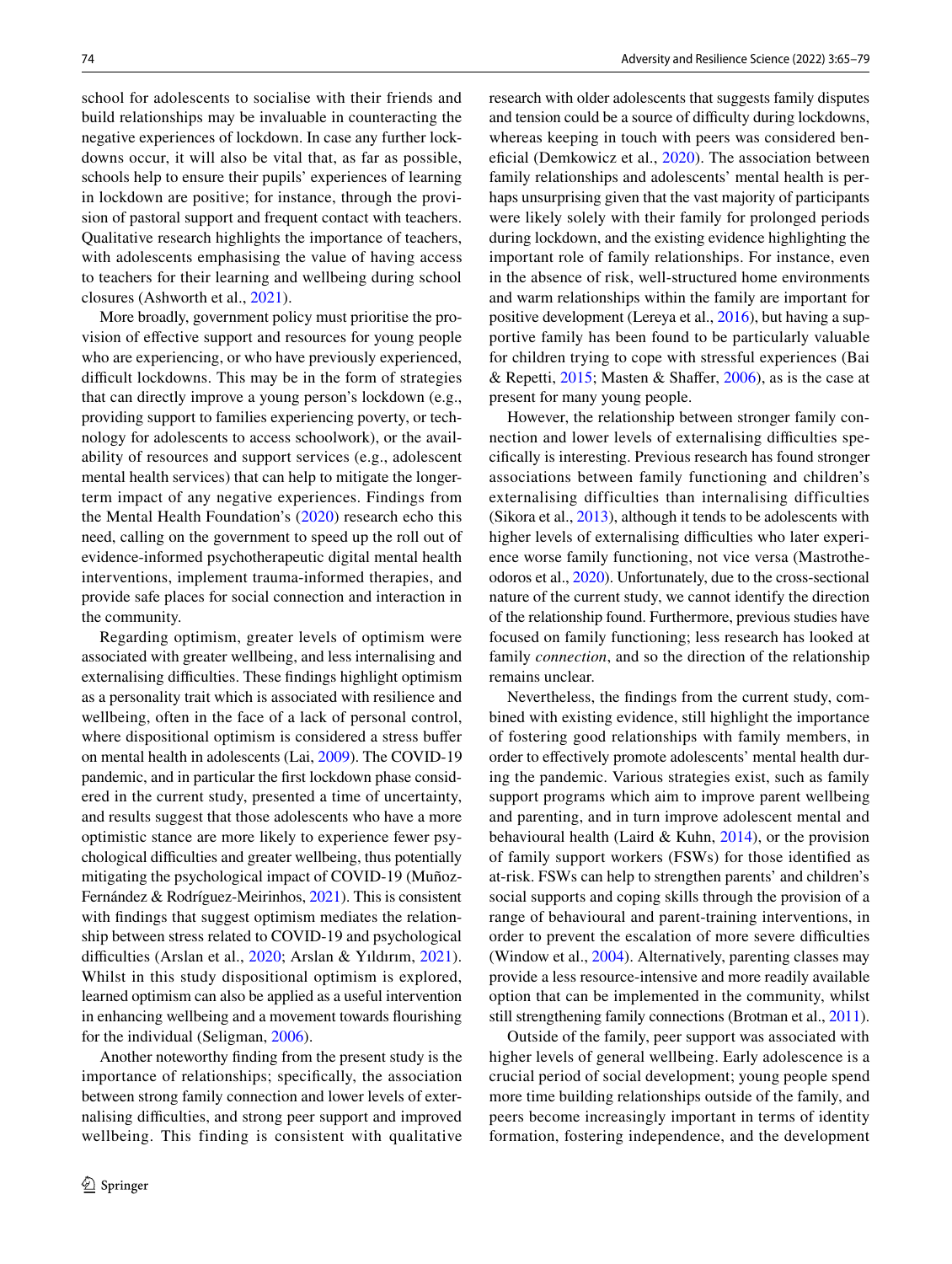of social skills (Shanahan et al., [2007\)](#page-13-27). Thus, given the circumstances of lockdown, whereby young people could not socialise with their peers face-to-face, maintaining strong peer support may have been more important than ever for promoting adolescents' wellbeing. Furthermore, early adolescence is a time where peers are increasingly relied upon for social support (Telzer et al., [2018\)](#page-13-4). Previous research in the feld of help-seeking suggests that young people have a preference for informal sources of support, such as peers, if they are experiencing mental health difficulties (Radez et al., [2020;](#page-13-28) Rickwood et al., [2005](#page-13-29)), which may also explain why stronger peer support was benefcial during the coronavirus lockdowns.

Other research has highlighted similar concerns regarding adolescents' peer groups, with young people reporting they found maintaining relationships during lockdown dif-ficult (Ashworth et al., [2021](#page-11-7); Demkowicz et al., [2020](#page-12-16)), and 41% of 8–24 year olds saying they are lonelier than prepandemic (Youth Sport Trust, [2020](#page-14-4)). As mentioned previously, allowing young people to spend time with peers and develop their relationships on their return to school will be of upmost importance. Indeed, a panel of child mental health experts have already written to the government, urging them to prioritise children's social and emotional wellbeing when re-opening schools and emphasising the importance of play (Cartwright-Hatton et al., [2020](#page-11-12)). Strategies such as peer support initiatives may also be benefcial in schools. These can include approaches such as peer tutoring or mentoring, peer counselling, befriending, or buddy systems. Previous research suggests peer support initiatives cannot only promote wellbeing and positive mental health but also facilitate appropriate and quality access to help and signposting for further support (AFNCCF, [2019](#page-11-13)). Given adolescent's tendency to seek help from peers frst, these initiatives may be particularly valuable for this age group.

Finally, it is worth noting that one COVID-19 specifc predictor, adherence to government guidance, was identifed as a signifcant protective factor for both internalising difficulties and wellbeing. Whilst the reason for this is unclear, there is a potential that the families who adhered to the guidance were those who were more accepting and/ or understanding of the COVID-19 pandemic, resulting in children feeling less anxiety or stress during this time. Interestingly, few other COVID-19 specifc factors, such as having a parent who was shielding or lost their job, were signifcantly associated with children's mental health outcomes. Thus, although largely null results were identifed regarding these predictors, the absence of signifcant negative mental health outcomes for these groups of children could be considered a good sign, and still contributes to the evidence base regarding the COVID-19-related factors that are (or are not) a cause for concern.

#### **Limitations**

There are several limitations of the present study that should be noted. In terms of the sample size, there were a relatively small number of participants (*n* = 290) limited to one regional area in England (the North West). Secondly, participants were also self-selecting, as the survey was sent home via their school, and they were free to choose whether to participate. Thus, there is potential that the fndings were not representative of the experiences of this age group nationally. However, participant demographics were broadly refective of national averages (Department for Education, [2021b\)](#page-12-18) in terms of the proportion of young people eligible for FSM and those belonging to a BAME background. Third, the proportion of missing data was relatively high (12.8%). To account for this, an EM algorithm was used in order to reduce bias (Graham, [2012](#page-12-21)), and so this was not considered to be problematic. Fourth, it was not possible to include all possible candidate protective factors in the present study, and so some signifcant contributors to adolescent mental health outcomes may have been missed. Fifth, the internal consistency of the LOT-R measure of optimism was slightly lower than the widely agreed upon 0.7 cut-point, indicating that items may not have been reliable. Finally, the cross-sectional nature of this study limits the extent to which causation can be inferred. Thus, the direction of the relationships between the predictor and outcome variables cannot be confrmed.

It is also worth highlighting potential issues with the use of the term 'protective factors' in the present study. There is some contention in the resilience literature regarding the use of the terms protective and promotive factors; some suggest the use of the term 'protective factors' is only appropriate when examining the interaction term or moderating effect of factors on the relationship between risk factors and poorer mental health outcomes. Conversely, 'promotive' should be used for factors that are directly associated with positive outcomes, regardless of risk status (Luthar & Zelazo, [2003](#page-12-34)). As risk factors or interaction terms were not directly explored in the present study, there may be some question over whether protective factors were truly identifed. However, Luthar et al. [\(2000](#page-12-35)) have suggested that the importance of interaction efects should not detract from the signifcance of main-efect associations, and the term 'protective' should be used in a broader sense, referring to all constructs linked with positive adaptation in at-risk groups. Arguably the COVID-19 pandemic has been a risk factor for all adolescents in terms of their mental health and wellbeing and, although they have not all had equal experiences, emerging evidence suggests that as a group they are at increased risk of developing mental health difficulties as a result of the pandemic (e.g., Loades et al., [2020\)](#page-12-17). Nevertheless, in time, future research should seek to explore longitudinally the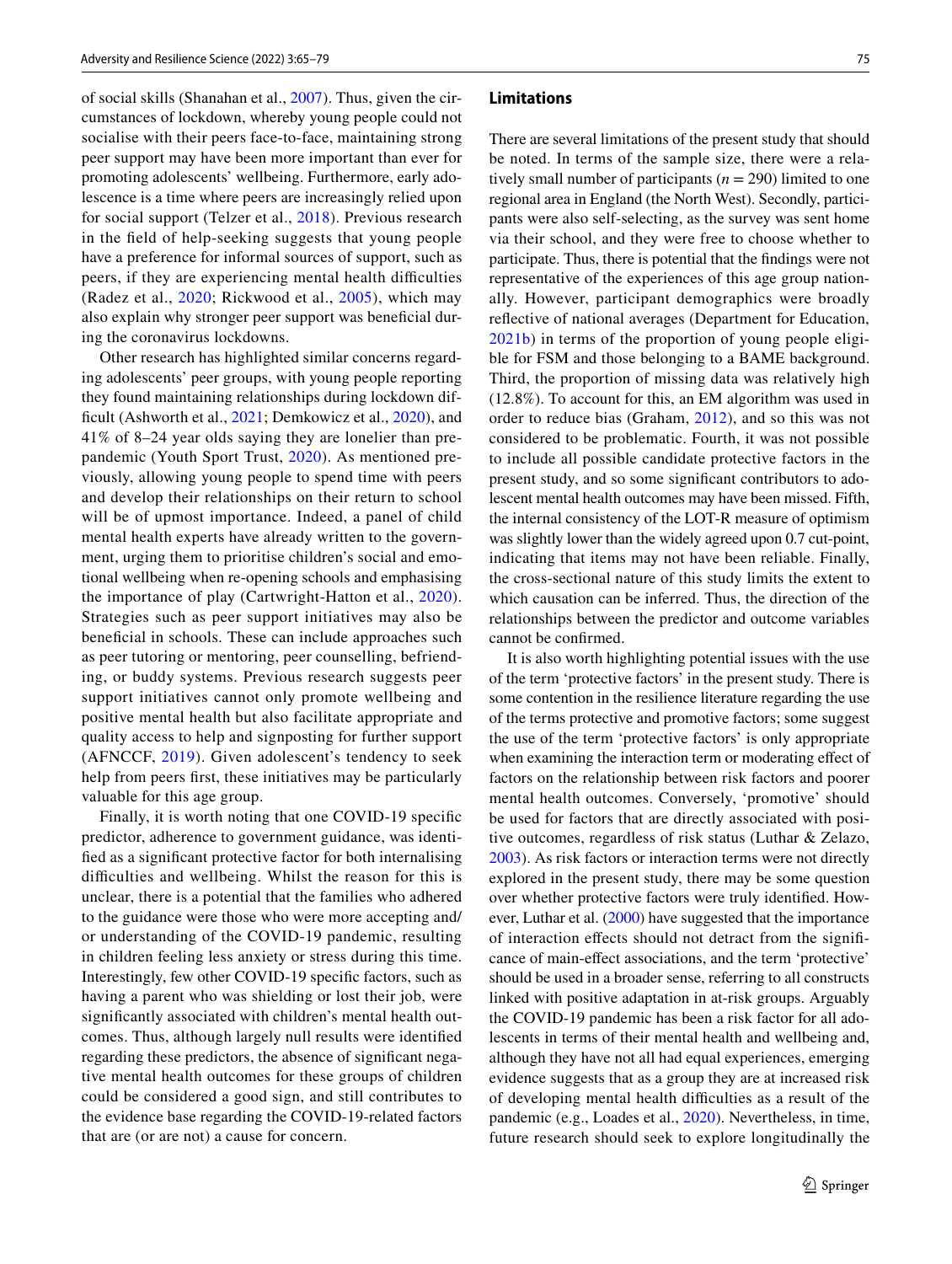distinct promotive and protective factors that contributed to the onset of adolescent mental health difficulties for at-risk groups, as a direct consequence of the pandemic.

# **Conclusion**

The present study aimed to address a key gap in the present literature by examining protective factors across multiple domains for positive mental health outcomes amongst early adolescents, during the COVID-19 pandemic. Findings highlight the value of ensuring that young people have a positive experience during any future lockdowns, and the importance of identifying and intervening with any who have had negative experiences. Importantly, the role of optimism is highlighted as a protective factor in the face of adverse experiences that are beyond our control. Furthermore, results also emphasise the need to boost young people's connections with others on the return to formal schooling, and during the easing of lockdown restrictions in the future. In summary, the 'ordinary magic' of supportive relationships and positive experiences appear to be some of the key factors needed to promote adolescents' mental health and wellbeing and to help them overcome the difficulties posed by the COVID-19 pandemic. Thus, results mirror what Masten [\(2001,](#page-12-8) p. 235) frst posited 20 years ago: "resilience does not come from rare or special qualities, but from the everyday magic of the ordinary, normative human resources in… children, in their families and relationships, and in their communities".

**Acknowledgements** The authors would like to thank all of the pupils and schools who participated in the study.

#### **Declarations**

All procedures performed in studies involving human participants were in accordance with the ethical standards of the institutional and/or national research committee and with the 1964 Helsinki Declaration and its later amendments or comparable ethical standards. The study was approved by the Liverpool John Moores University Research Ethics Committee (20/NSP/037).

**Consent to Participate** Informed consent was obtained from all individual participants included in the study. Informed consent was also obtained from parents/legal guardians.

**Conflict of Interest** The authors declare no competing interests.

**Open Access** This article is licensed under a Creative Commons Attribution 4.0 International License, which permits use, sharing, adaptation, distribution and reproduction in any medium or format, as long as you give appropriate credit to the original author(s) and the source, provide a link to the Creative Commons licence, and indicate if changes were made. The images or other third party material in this article are included in the article's Creative Commons licence, unless indicated otherwise in a credit line to the material. If material is not included in the article's Creative Commons licence and your intended use is not permitted by statutory regulation or exceeds the permitted use, you will need to obtain permission directly from the copyright holder. To view a copy of this licence, visit<http://creativecommons.org/licenses/by/4.0/>.

# **References**

- <span id="page-11-13"></span>AFNCCF. (2019). *Peer support for children and young people' s mental health and emotional wellbeing: Programme facilitator toolkit*.
- <span id="page-11-5"></span>Alarcon, G. M., Bowling, N. A., & Khazon, S. (2013). Great expectations: A meta-analytic examination of optimism and hope. *Personality and Individual Diferences, 54*(7), 821–827. [https://doi.](https://doi.org/10.1016/j.paid.2012.12.004) [org/10.1016/j.paid.2012.12.004](https://doi.org/10.1016/j.paid.2012.12.004)
- <span id="page-11-2"></span>Alvord, M. K., & Grados, J. J. (2005). Enhancing resilience in children: A proactive approach. *Professional Psychology: Research and Practice, 36*(3), 238–245. [https://doi.org/10.1037/0735-7028.](https://doi.org/10.1037/0735-7028.36.3.238) [36.3.238](https://doi.org/10.1037/0735-7028.36.3.238)
- <span id="page-11-9"></span>Arslan, G., & Yıldırım, M. (2021). Coronavirus stress, meaningful living, optimism, and depressive symptoms: A study of moderated mediation model. *Australian Journal of Psychology, 00*(00), 1–12. <https://doi.org/10.1080/00049530.2021.1882273>
- <span id="page-11-8"></span>Arslan, G., Yıldırım, M., Tanhan, A., Buluş, M., & Allen, K. A. (2020). Coronavirus stress, optimism-pessimism, psychological infexibility, and psychological health: Psychometric properties of the coronavirus stress measure. *International Journal of Mental Health and Addiction, 2*(Who). [https://doi.org/10.1007/](https://doi.org/10.1007/s11469-020-00337-6) [s11469-020-00337-6](https://doi.org/10.1007/s11469-020-00337-6)
- <span id="page-11-7"></span>Ashworth, E., Hunt, A., Chopra, J., Eames, C., Putwain, D. W., Dufy, K., et al. (2021). Adolescents' lockdown-induced coping experiences (ALICE) study: A qualitative exploration of early adolescents' experiences of lockdown and reintegration. *Journal of Early Adolescence*. <https://doi.org/10.1177/02724316211052088>
- <span id="page-11-10"></span>Bai, S., & Repetti, R. L. (2015). Short-term resilience processes in the family. *Family Relations, 64*(1), 108–119. [https://doi.org/10.](https://doi.org/10.1111/fare.12101) [1111/fare.12101](https://doi.org/10.1111/fare.12101)
- <span id="page-11-3"></span>Bonanno, G. A., & Mancini, A. D. (2008). The human capacity to thrive in the face of potential trauma. *Pediatrics, 121*(2), 369–375. <https://doi.org/10.1542/peds.2007-1648>
- <span id="page-11-1"></span>Branquinho, C., Kelly, C., Arevalo, L. C., Santos, A., & Gaspar de Matos, M. (2020). "Hey, we also have something to say": A qualitative study of Portuguese adolescents' and young people's experiences under COVID-19. *Journal of Community Psychology, 48*(8), 2740–2752. <https://doi.org/10.1002/jcop.22453>
- <span id="page-11-0"></span>British Medical Association. (2020). *The impact of COVID-19 on mental health in England; Supporting services to go beyond parity of esteem*. [https://www.bma.org.uk/media/2774/emb07072020-bma](https://www.bma.org.uk/media/2774/emb07072020-bma-mental-health-paper.pdf)[mental-health-paper.pdf](https://www.bma.org.uk/media/2774/emb07072020-bma-mental-health-paper.pdf)
- <span id="page-11-4"></span>Bronfenbrenner, U. (1977). Toward an experimental ecology of human development. *American Psychologist, 32*(7), 513–531. [https://doi.](https://doi.org/10.1037/0003-066X.32.7.513) [org/10.1037/0003-066X.32.7.513](https://doi.org/10.1037/0003-066X.32.7.513)
- <span id="page-11-11"></span>Brotman, L. M., Calzada, E., Huang, K. Y., Kingston, S., Dawson-McClure, S., Kamboukos, D., Rosenfelt, A., Schwab, A., & Petkova, E. (2011). Promoting effective parenting practices and preventing child behavior problems in school among ethnically diverse families from underserved, urban communities. *Child Development, 82*(1), 258–276. [https://doi.org/10.1111/j.1467-](https://doi.org/10.1111/j.1467-8624.2010.01554.x) [8624.2010.01554.x](https://doi.org/10.1111/j.1467-8624.2010.01554.x)
- <span id="page-11-6"></span>Caan, W., Cassidy, J., Coverdale, G., Ha, M. A., Nicholson, W., & Rao, M. (2015). The value of using schools as community assets for health. *Public Health, 129*(1), 3–16. [https://doi.org/10.1016/j.](https://doi.org/10.1016/j.puhe.2014.10.006) [puhe.2014.10.006](https://doi.org/10.1016/j.puhe.2014.10.006)
- <span id="page-11-12"></span>Cartwright-Hatton, S., Dodd, H., & Lester, K. (2020). *Play frst: Supporting children's social and emotional wellbeing during and after lockdown*. [http://www.infocoponline.es/pdf/Childrens-right](http://www.infocoponline.es/pdf/Childrens-right-to-play.pdf)[to-play.pdf](http://www.infocoponline.es/pdf/Childrens-right-to-play.pdf).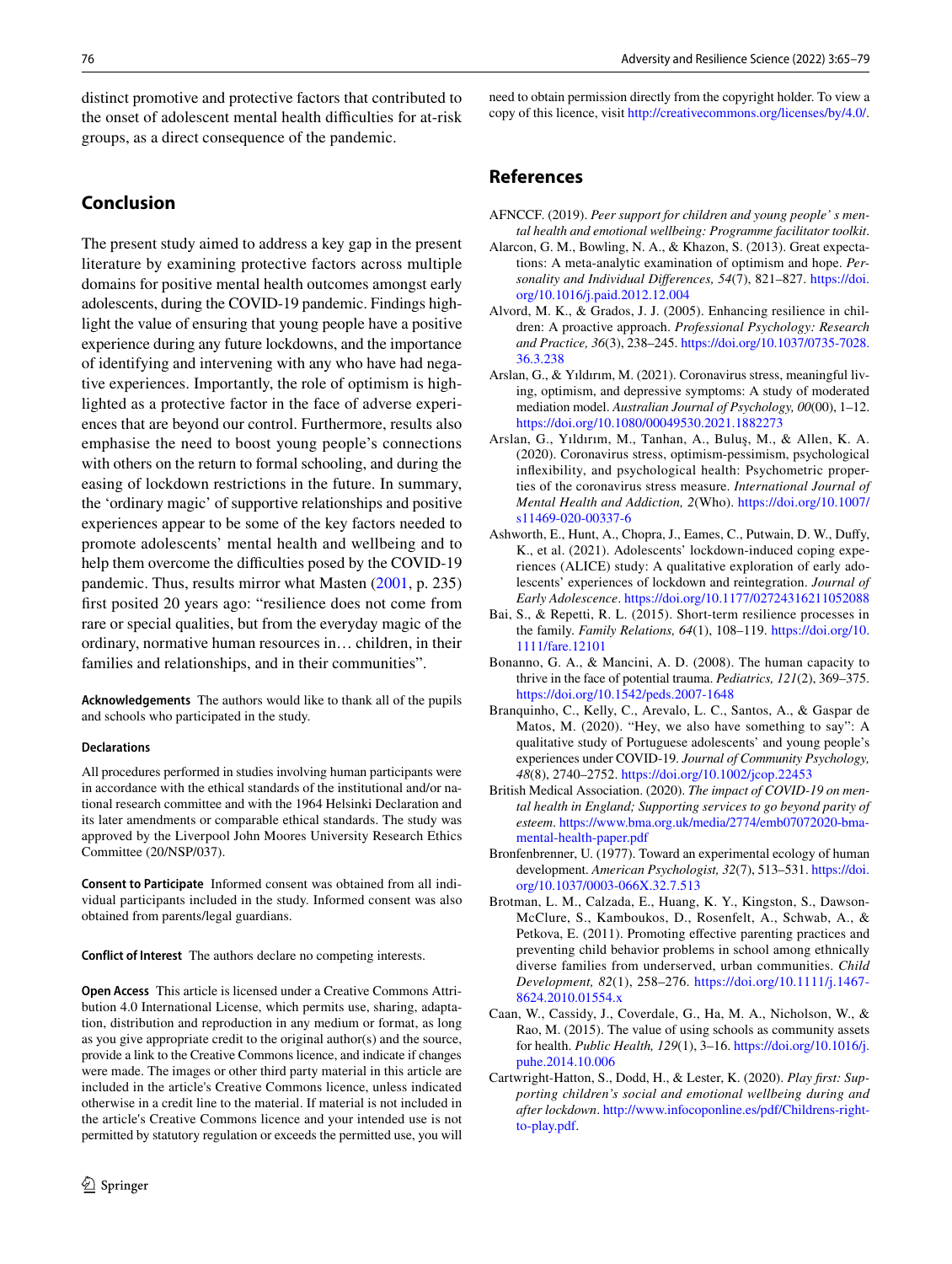- <span id="page-12-14"></span>Carver, C. S., Scheier, M. F., & Segerstrom, S. C. (2010). Optimism. *Clinical Psychology Review, 30*(7), 879–889. [https://doi.org/10.](https://doi.org/10.1016/j.cpr.2010.01.006) [1016/j.cpr.2010.01.006](https://doi.org/10.1016/j.cpr.2010.01.006)
- <span id="page-12-3"></span>Clemens, V., Deschamps, P., Fegert, J. M., Anagnostopoulos, D., Bailey, S., Doyle, M., Eliez, S., Hansen, A. S., Hebebrand, J., Hillegers, M., Jacobs, B., Karwautz, A., Kiss, E., Kotsis, K., Kumperscak, H. G., Pejovic-Milovancevic, M., Christensen, A. M. R., Raynaud, J. P., Westerinen, H., & Visnapuu-Bernadt, P. (2020). Potential effects of "social" distancing measures and school lockdown on child and adolescent mental health. *European Child and Adolescent Psychiatry, 29*(6), 739–742. [https://doi.org/](https://doi.org/10.1007/s00787-020-01549-w) [10.1007/s00787-020-01549-w](https://doi.org/10.1007/s00787-020-01549-w)
- <span id="page-12-27"></span>Cohen, J. (1992). A power primer. *Psychological Bulletin, 112*(1), 155–159.<https://doi.org/10.1037/0033-2909.112.1.155>
- <span id="page-12-26"></span>Creed, P. A., Patton, W., & Bartrum, D. (2002). Multidimensional properties of the LOT-R: Efects of optimism and pessimism on career and well-being related variables in adolescents. *Journal of Career Assessment, 10*(1), 42–61. [https://doi.org/10.1177/](https://doi.org/10.1177/1069072702010001003) [1069072702010001003](https://doi.org/10.1177/1069072702010001003)
- <span id="page-12-9"></span>Daniel, B., & Wassell, S. (2002). *Assessing and promoting resilience in vulnerable children*. Jessica Kingsley.
- <span id="page-12-22"></span>Deighton, J., Tymms, P., Vostanis, P., Belsky, J., Fonagy, P., Brown, A., Martin, A., Patalay, P., & Wolpert, M. (2013). The development of a school-based measure of child mental health. *Journal of Psychoeducational Assessment, 31*(3), 247–257. [https://doi.](https://doi.org/10.1177/0734282912465570) [org/10.1177/0734282912465570](https://doi.org/10.1177/0734282912465570)
- <span id="page-12-16"></span>Demkowicz, O., Ashworth, E., O'Neill, A., Hanley, T., & Pert, K. (2020). *Teenagers' experiences of life in lockdown: Main briefing*. University of Manchester.
- <span id="page-12-29"></span>Department for Education (2021a). *Restricting attendance during the national lockdown: Schools: Guidance for all schools in England*.
- <span id="page-12-18"></span>Department for Education. (2021b). *Schools, pupils and their characteristics: Academic year 2019/20*.
- <span id="page-12-28"></span>Department of Health, & Department for Education. (2017). *Transforming children and young people's mental health provision: A green paper*. Crown. <https://doi.org/979-1-5286-0061-3>
- <span id="page-12-5"></span>Dvorsky, M. R., Breaux, R., & Becker, S. P. (2020). Finding ordinary magic in extraordinary times: child and adolescent resilience during the COVID-19 pandemic. *European Child and Adolescent Psychiatry*, 8–10.<https://doi.org/10.1007/s00787-020-01583-8>
- <span id="page-12-23"></span>Evidence Based Practice Unit. (2018). Learning from HeadStart: Wellbeing measurement framework for secondary schools.
- <span id="page-12-19"></span>Faul, F., Erdfelder, E., Lang, A. G., & Buchner, A. (2007). G\*Power 3: A fexible statistical power analysis program for the social, behavioral, and biomedical sciences. *Behavior Research Methods, 39*, 175–191.
- <span id="page-12-20"></span>Faul, F., Erdfelder, E., Buchner, A., & Lang, A. G. (2009). Statistical power analyses using G\*Power 3.1: Tests for correlation and regression analyses. *Behavior Research Methods, 41*, 1149–1160. <https://doi.org/10.3758/BRM.41.4.1149>
- <span id="page-12-15"></span>Fergus, S., & Zimmerman, M. A. (2005). Adolescent resilience: A framework for understanding healthy development in the face of risk. *Annual Review of Public Health, 26*, 399–419. [https://doi.](https://doi.org/10.1146/annurev.publhealth.26.021304.144357) [org/10.1146/annurev.publhealth.26.021304.144357](https://doi.org/10.1146/annurev.publhealth.26.021304.144357)
- <span id="page-12-13"></span>Gallagher, M. W., & Lopez, S. J. (2009). Positive expectancies and mental health: Identifying the unique contributions of hope and optimism. *Journal of Positive Psychology, 4*(6), 548–556. [https://](https://doi.org/10.1080/17439760903157166) [doi.org/10.1080/17439760903157166](https://doi.org/10.1080/17439760903157166)
- <span id="page-12-12"></span>Goldstein, S., & Brooks, R. (2013). Why study resilience? In*Handbook of Resilience in Children* (pp. 3–14). Springer.
- <span id="page-12-0"></span>Gov.UK. (2021). *Coronavirus (COVID 19)*. [https://www.gov.uk/coron](https://www.gov.uk/coronavirus) [avirus.](https://www.gov.uk/coronavirus) Accessed 07/05/2021.

<span id="page-12-21"></span>Graham, J. (2012). *Missing data: Analysis and design*. Springer.

<span id="page-12-25"></span>Herzberg, P. Y., Glaesmer, H., & Hoyer, J. (2006). Separating optimism and pessimism: A robust psychometric analysis of the revised Life Orientation Test (LOT-R). *Psychological Assessment, 18*(4), 433–438.<https://doi.org/10.1037/1040-3590.18.4.433>

- <span id="page-12-4"></span>Kessler, R. C., Berglund, P., Demler, O., Jin, R., Merikangas, K. R., & Walters, E. E. (2005). Lifetime prevalence and age-of-onset distributions of DSM-IV disorders in the national comorbidity survey replication. *Archives of General Psychiatry, 62*(6), 593–602. <https://doi.org/10.1001/archpsyc.62.6.593>
- <span id="page-12-30"></span>Lai, J. (2009). Dispositional optimism bufers the impact of daily hassles on mental health in Chinese adolescents. *Personality and Individual Diferences, 47*(4), 247–249. [https://doi.org/10.1016/j.](https://doi.org/10.1016/j.paid.2009.03.007) [paid.2009.03.007](https://doi.org/10.1016/j.paid.2009.03.007)
- <span id="page-12-33"></span>Laird, R., & Kuhn, E. (2014). Family support programs and adolescent mental health: Review of evidence. *Adolescent Health, Medicine and Therapeutics, 127*.<https://doi.org/10.2147/ahmt.s48057>
- <span id="page-12-10"></span>Landau, J. (2010). Communities that care for families: The LINC model for enhancing individual, family, and community resilience. *American Journal of Orthopsychiatry, 80*(4), 516–524. [https://doi.](https://doi.org/10.1111/j.1939-0025.2010.01054.x) [org/10.1111/j.1939-0025.2010.01054.x](https://doi.org/10.1111/j.1939-0025.2010.01054.x)
- <span id="page-12-2"></span>Lee, J. (2020). Mental health effects of school closures during COVID-19. *The Lancet Child and Adolescent Health, 4*(6), 421. [https://](https://doi.org/10.1016/S2352-4642(20)30109-7) [doi.org/10.1016/S2352-4642\(20\)30109-7](https://doi.org/10.1016/S2352-4642(20)30109-7)
- <span id="page-12-24"></span>Lereya, S. T., Humphrey, N., Patalay, P., Wolpert, M., Böhnke, J. R., Macdougall, A., & Deighton, J. (2016). The student resilience survey: Psychometric validation and associations with mental health. *Child and Adolescent Psychiatry and Mental Health, 10*(1).<https://doi.org/10.1186/s13034-016-0132-5>
- <span id="page-12-1"></span>Liang, L., Ren, H., Cao, R., Hu, Y., Qin, Z., Li, C., & Mei, S. (2020). The efect of COVID-19 on youth mental health. *Psychiatric Quarterly, 91*(3), 841–852. [https://doi.org/10.1007/](https://doi.org/10.1007/s11126-020-09744-3) [s11126-020-09744-3](https://doi.org/10.1007/s11126-020-09744-3)
- <span id="page-12-17"></span>Loades, M. E., Chatburn, E., Higson-Sweeney, N., Reynolds, S., Shafran, R., Brigden, A., Linney, C., McManus, M. N., Borwick, C., & Crawley, E. (2020). Rapid systematic review: The impact of social isolation and loneliness on the mental health of children and adolescents in the context of COVID-19. *Journal of the American Academy of Child and Adolescent Psychiatry, 59*(11), 1218–1239. e3.<https://doi.org/10.1016/j.jaac.2020.05.009>
- <span id="page-12-6"></span>Luthar, S. S., & Cicchetti, D. (2000). The construct of resilience: Implications for interventions and social policies. *Development and Psychopathology, 12*(4), 857–885. [https://doi.org/10.1017/S0954](https://doi.org/10.1017/S0954579400004156) [579400004156](https://doi.org/10.1017/S0954579400004156)
- <span id="page-12-35"></span>Luthar, S. S., Cicchetti, D., & Becker, B. (2000). The construct of resilience: A critical evaluation and guidelines for future work. *Child development, 71*(3), 543–562.
- <span id="page-12-34"></span>Luthar, S., & Zelazo, L. (2003). Research on resilience: An integrative review. In*Resilience and vulnerability: Adaptation in the context of childhood adversities* (pp. 510–548).
- <span id="page-12-8"></span>Masten, A. (2001). Ordinary magic: Resilience processes in development. *American Psychologist, 56*(3), 227–238. [https://doi.org/10.](https://doi.org/10.1037/0003-066X.56.3.227) [1037/0003-066X.56.3.227](https://doi.org/10.1037/0003-066X.56.3.227)
- <span id="page-12-11"></span>Masten, A. (2007). Resilience in developing systems: Progress and promise as the fourth wave rises. *Development and Psychopathology, 19*(3), 921–930. [https://doi.org/10.1017/S09545794070004](https://doi.org/10.1017/S0954579407000442) [42](https://doi.org/10.1017/S0954579407000442)
- <span id="page-12-7"></span>Masten, A., & Powell, J. (2003). A resilience framework for research, policy, and practice. In*Resilience and vulnerability: Adaptation in the context of childhood adversities* (pp. 1–25). [https://doi.org/](https://doi.org/10.1017/CBO9780511615788.017) [10.1017/CBO9780511615788.017](https://doi.org/10.1017/CBO9780511615788.017)
- <span id="page-12-31"></span>Masten, A., & Shaffer, A. (2006). How families matter in child development: Refections from research on risk and resilience. In A. Clarke-Stewart & J. Dunn (Eds.), *Families count: Efects on child and adolescent development* (pp. 5–25). Cambridge University Press.
- <span id="page-12-32"></span>Mastrotheodoros, S., Canário, C., Cristina Gugliandolo, M., Merkas, M., & Keijsers, L. (2020). Family functioning and adolescent internalizing and externalizing problems: Disentangling between-,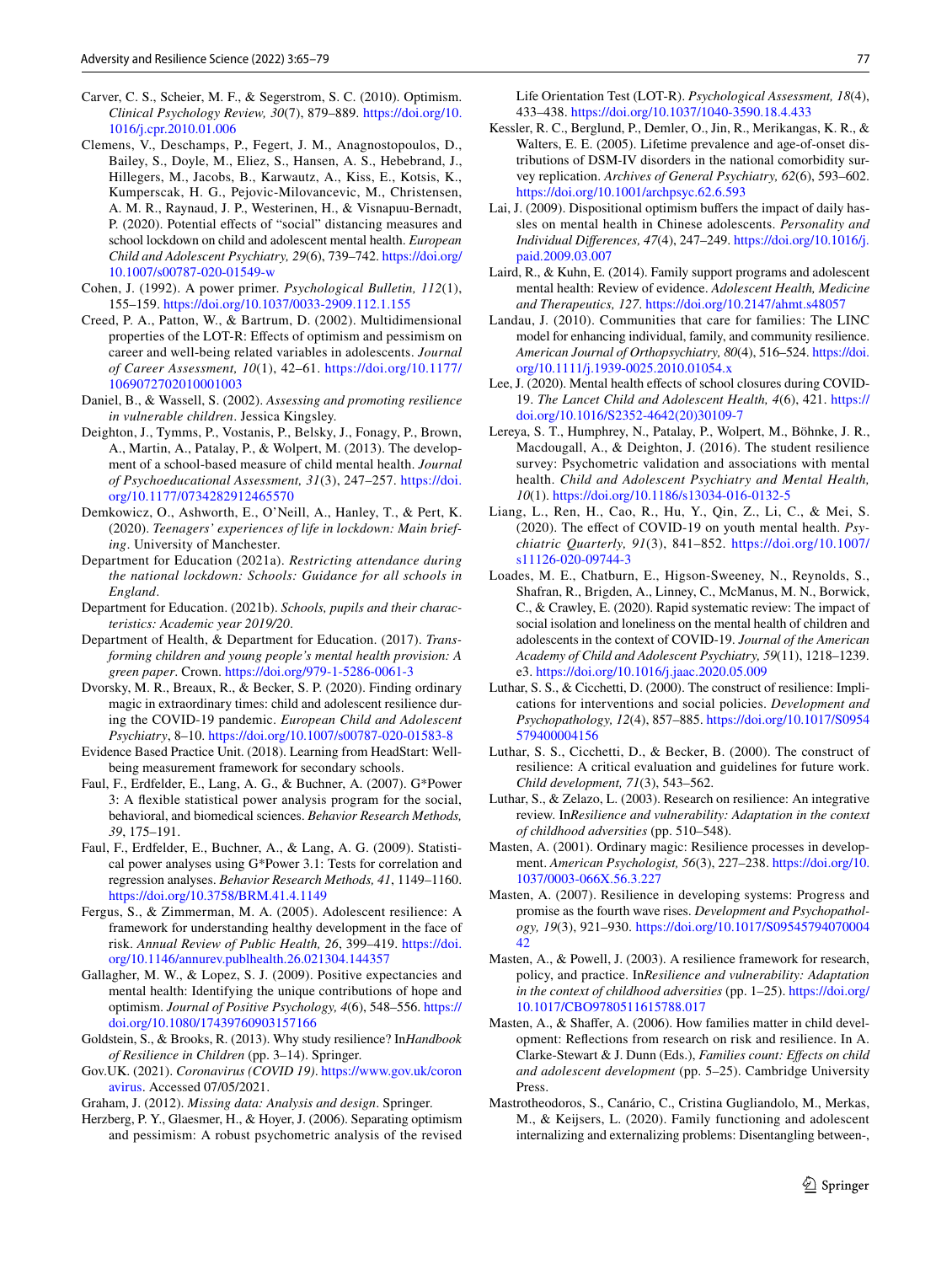and within-family associations. *Journal of Youth and Adolescence, 49*(4), 804–817.<https://doi.org/10.1007/s10964-019-01094-z>

- <span id="page-13-21"></span>Mental Health Foundation. (2020). *Resilience across the UK during the coronavirus pandemic* (Issue 3). [https://www.mentalhealth.](https://www.mentalhealth.org.uk/coronavirus/resilience-across-uk-coronavirus-pandemic) [org.uk/coronavirus/resilience-across-uk-coronavirus-pandemic](https://www.mentalhealth.org.uk/coronavirus/resilience-across-uk-coronavirus-pandemic).
- <span id="page-13-23"></span>Muñoz-Fernández, N., & Rodríguez-Meirinhos, A. (2021). Adolescents' concerns, routines, peer activities, frustration, and optimism in the time of COVID-19 confnement in Spain. *Journal of Clinical Medicine, 10*(4), 798. <https://doi.org/10.3390/jcm10040798>
- <span id="page-13-11"></span>Ng Fat, L., Scholes, S., Boniface, S., Mindell, J., & Stewart-Brown, S. (2017). Evaluating and establishing national norms for mental wellbeing using the short Warwick–Edinburgh Mental Wellbeing Scale (SWEMWBS): Findings from the health survey for England. *Quality of Life Research, 26*(5), 1129–1144. [https://](https://doi.org/10.1007/s11136-016-1454-8) [doi.org/10.1007/s11136-016-1454-8](https://doi.org/10.1007/s11136-016-1454-8)
- <span id="page-13-1"></span>Pascual-sanchez, A., Nicholls, D., Patalay, P., Crosby, L., Mccloud, T., Hudson, L., Stavola, D., Fowler, D., & Viner, R. (2020). *You-COPE: Mental health consequences experienced by young people aged 16-24 during frst months of the COVID-19 lockdown*. *July*, 1–11.
- <span id="page-13-17"></span>Patalay, P., Deighton, J., Fonagy, P., Vostanis, P., & Wolpert, M. (2014). Clinical validity of the Me and My School questionnaire: A self-report mental health measure for children and adolescents. *Child and Adolescent Psychiatry and Mental Health, 8*(1), 1–7. <https://doi.org/10.1186/1753-2000-8-17>
- <span id="page-13-2"></span>Raccanello, D., Vicentini, G., Rocca, E., Barnaba, V., Hall, R., & Burro, R. (2020). Development and early implementation of a public communication campaign to help adults to support children and adolescents to cope with Coronavirus-related emotions: A community case study. *Frontiers in Psychology, 11*(September).<https://doi.org/10.3389/fpsyg.2020.02184>
- <span id="page-13-28"></span>Radez, J., Reardon, T., Creswell, C., Lawrence, P. J., Evdoka-Burton, G., & Waite, P. (2020). Why do children and adolescents (not) seek and access professional help for their mental health problems? A systematic review of quantitative and qualitative studies. *European Child & Adolescent Psychiatry*. [https://doi.org/](https://doi.org/10.1007/s00787-019-01469-4) [10.1007/s00787-019-01469-4](https://doi.org/10.1007/s00787-019-01469-4)
- <span id="page-13-29"></span>Rickwood, D., Deane, F. P., Wilson, C. J., & Ciarrochi, J. (2005). Young people's help-seeking for mental health problems. *Australian E-Journal for the Advancement of Mental Health, 4*(3), 218–251.<https://doi.org/10.5172/jamh.4.3.218>
- <span id="page-13-19"></span>Ringdal, R., Bradley Eilertsen, M. E., Bjørnsen, H. N., Espnes, G. A., & Moksnes, U. K. (2018). Validation of two versions of the Warwick-Edinburgh Mental Well-Being Scale among Norwegian adolescents. *Scandinavian Journal of Public Health, 46*(7), 718–725.<https://doi.org/10.1177/1403494817735391>
- <span id="page-13-7"></span>Sadler, K., Vizard, T., Ford, T., Goodman, A., Goodman, R., & McManus, S. (2018). *Mental health of children and young people in England, 2017: Summary of key fndings*. [https://doi.org/](https://doi.org/10.2307/j.ctv39x8m4.19) [10.2307/j.ctv39x8m4.19](https://doi.org/10.2307/j.ctv39x8m4.19)
- <span id="page-13-13"></span>Scheier, M., & Carver, C. (1985). Optimism, coping, and health: Assessment and implications of generalized outcome expectancies. *Health Psychology, 4*, 219–247.
- <span id="page-13-24"></span>Seligman, M. E. P. (2006). *Learned optimism: How to change your mind and your life*. Vintage.
- <span id="page-13-27"></span>Shanahan, L., McHale, S. M., Osgood, W., & Crouter, A. C. (2007). Confict frequency with mothers and fathers from middle childhood to late adolescence: Within- and between-families comparisons. *Developmental Psychology, 43*(3), 539–550. [https://](https://doi.org/10.1037/0012-1649.43.3.539) [doi.org/10.1037/0012-1649.43.3.539](https://doi.org/10.1037/0012-1649.43.3.539)
- <span id="page-13-0"></span>Shanahan, L., Steinhof, A., Bechtiger, L., Murray, A. L., Nivette, A., Hepp, U., Ribeaud, D., & Eisner, M. (2020). Emotional distress in young adults during the COVID-19 pandemic: Evidence of risk and resilience from a longitudinal cohort study. *Psychological Medicine*.<https://doi.org/10.1017/S003329172000241X>
- <span id="page-13-25"></span>Sikora, D., Moran, E., Orlich, F., Hall, T. A., Kovacs, E. A., Delahaye, J., Clemons, T. E., & Kuhlthau, K. (2013). The relationship between family functioning and behavior problems in children with autism spectrum disorders. *Research in Autism Spectrum Disorders, 7*(2), 307–315. [https://doi.org/10.1016/j.](https://doi.org/10.1016/j.rasd.2012.09.006) [rasd.2012.09.006](https://doi.org/10.1016/j.rasd.2012.09.006)
- <span id="page-13-14"></span>Snyder, C. R., Harris, C., Anderson, J. R., Holleran, S. A., & et al. (1991). The will and the ways: Development and validation of an individual-diferences measure of hope. *Journal of Personality and Social Psychology*, *60*(4), 570–585. [https://doi.org/10.](https://doi.org/10.1037//0022-3514.60.4.570) [1037//0022-3514.60.4.570](https://doi.org/10.1037//0022-3514.60.4.570)
- <span id="page-13-15"></span>Solberg Nes, L., & Segerstrom, S. C. (2006). Dispositional optimism and coping: A meta-analytic review. *Personality and Social Psychology Review, 10*(3), 235–251. [https://doi.org/10.1207/s1532](https://doi.org/10.1207/s15327957pspr1003_3) [7957pspr1003\\_3](https://doi.org/10.1207/s15327957pspr1003_3)
- <span id="page-13-5"></span>Sprang, G., & Silman, M. (2013). Posttraumatic stress disorder in parents and youth after health-related disasters. *Disaster Medicine and Public Health Preparedness, 7*(1), 105–110. [https://](https://doi.org/10.1017/dmp.2013.22) [doi.org/10.1017/dmp.2013.22](https://doi.org/10.1017/dmp.2013.22)
- <span id="page-13-4"></span>Telzer, E. H., Van Hoorn, J., Rogers, C. R., & Do, K. T. (2018). Social infuence on positive youth development: A developmental neuroscience perspective. *Advanced Child Development Behavior, 54*, 215–258. [https://doi.org/10.1016/bs.acdb.2017.](https://doi.org/10.1016/bs.acdb.2017.10.003.Social) [10.003.Social](https://doi.org/10.1016/bs.acdb.2017.10.003.Social)
- <span id="page-13-3"></span>The Lancet Child & Adolescent Health. (2020). Pandemic school closures: Risks and opportunities. *The Lancet, 4*(5), 341. [https://](https://doi.org/10.1016/S2352-4642(20)30105-X) [doi.org/10.1016/S2352-4642\(20\)30105-X](https://doi.org/10.1016/S2352-4642(20)30105-X)
- <span id="page-13-6"></span>UNESCO. (2020). *Adverse consequences of school closures*. [https://](https://en.unesco.org/covid19/educationresponse/consequences) [en.unesco.org/covid19/educationresponse/consequences](https://en.unesco.org/covid19/educationresponse/consequences). Accessed 07/05/2021.
- <span id="page-13-12"></span>Ungar, M. (2011a). Community resilience for youth and families: Facilitative physical and social capital in contexts of adversity. *Children and Youth Services Review, 33*(9), 1742–1748. [https://](https://doi.org/10.1016/j.childyouth.2011.04.027) [doi.org/10.1016/j.childyouth.2011.04.027](https://doi.org/10.1016/j.childyouth.2011.04.027)
- <span id="page-13-9"></span>Ungar, M. (2011b). The social ecology of resilience: Addressing contextual and cultural ambiguity of a nascent construct. *American Journal of Orthopsychiatry, 81*(1), 1–17. [https://doi.org/10.](https://doi.org/10.1111/j.1939-0025.2010.01067.x) [1111/j.1939-0025.2010.01067.x](https://doi.org/10.1111/j.1939-0025.2010.01067.x)
- <span id="page-13-10"></span>Ungar, M. (2012). *The social ecoogy of resilience: A handbook of theory of practice*. Springer.
- <span id="page-13-18"></span>University of Warwick, & University of Edinburgh. (2008). *Short Warwick Edinburgh Mental Wellbeing Scale (SWEMWBS)*. NHS Health Scotland.
- <span id="page-13-22"></span>Vostanis, P., Humphrey, N., Fitzgerald, N., Deighton, J., & Wolpert, M. (2013). How do schools promote emotional well-being among their pupils? Findings from a national scoping survey of mental health provision in English schools. *Child and Adolescent Mental Health, 18*(3), 151–157. [https://doi.org/10.1111/j.](https://doi.org/10.1111/j.1475-3588.2012.00677.x) [1475-3588.2012.00677.x](https://doi.org/10.1111/j.1475-3588.2012.00677.x)
- <span id="page-13-26"></span>Window, S., Richards, M., & Vostanis, P. (2004). Parents' and children's perceptions of a family support intervention for child behavioural problems. *Journal of Social Work Practice, 18*(1), 113–131.<https://doi.org/10.1080/0265053042000180554>
- <span id="page-13-20"></span>Wong, S. S., & Lim, T. (2009). Hope versus optimism in Singaporean adolescents: Contributions to depression and life satisfaction. *Personality and Individual Diferences, 46*(5–6), 648–652. <https://doi.org/10.1016/j.paid.2009.01.009>
- <span id="page-13-16"></span>Wood, A. M., & Tarrier, N. (2010). Positive clinical psychology: A new vision and strategy for integrated research and practice. *Clinical Psychology Review, 30*(7), 819–829. [https://doi.org/](https://doi.org/10.1016/j.cpr.2010.06.003) [10.1016/j.cpr.2010.06.003](https://doi.org/10.1016/j.cpr.2010.06.003)
- <span id="page-13-8"></span>Wright, M., Masten, A., & Narayan, A. (2013). Resilience processes in development: Four waves of research on positive adaptation in the context of adversity. In S. Goldstein & R. Brooks (Eds.), Handbook of Resilience in Children (pp. 15–37). Springer Science & Business Media.<https://doi.org/10.1007/b107978>